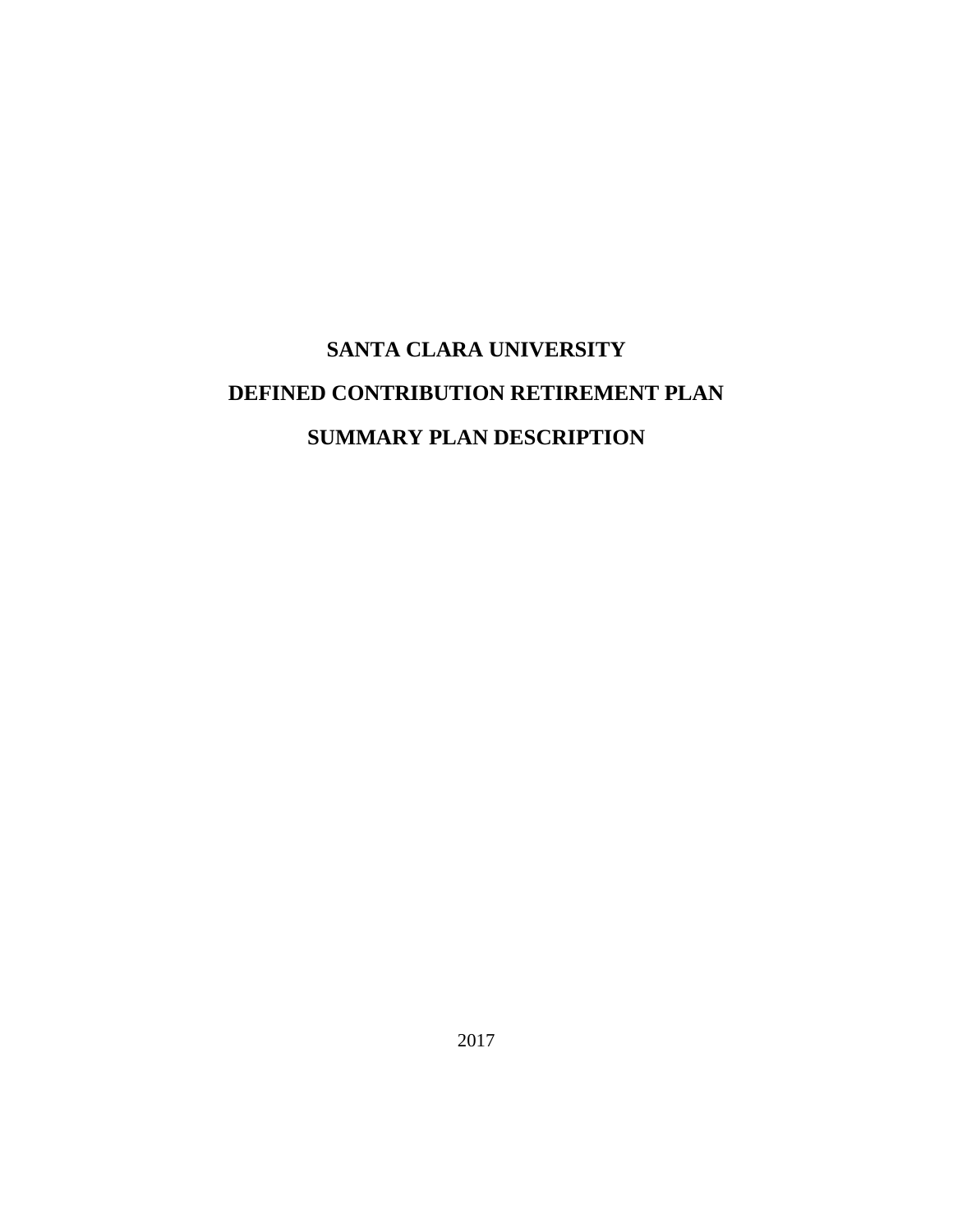#### **SANTA CLARA UNIVERSITY**

#### **DEFINED CONTRIBUTION RETIREMENT PLAN**

## **SUMMARY PLAN DESCRIPTION**

#### <span id="page-1-0"></span>*I. Introduction And Purpose*

This Summary Plan Description ("SPD") explains the basic provisions of the Santa Clara University Defined Contribution Retirement Plan (the "Plan"). Federal regulations require that you be informed of the benefits that the Plan provides, the persons responsible for the operation of the Plan, and your obligations and rights under the Plan. If you do not understand any part of the SPD, a representative of the Plan Administrator is available to explain it to you or to answer your questions. Generally, Santa Clara University (the "University") is the Plan Administrator.

The detailed provisions of the Plan do not appear in this SPD. They are set forth in the Plan document that establishes the Plan. Copies of the Plan document are available for your inspection at the offices of the University at 500 El Camino Real, Santa Clara, California 95053. If you would like a copy, the Plan Administrator will provide you with a copy upon your request, at a charge to you to cover the costs of duplication. Although no differences between the Plan and this SPD are intended, the terms of the Plan will govern in the event any differences arise. Terms that are capitalized in this SPD have the same meaning as those terms have in the Plan.

The Plan is established and maintained solely for the benefit of Plan Participants and their Beneficiaries. The provisions of the Plan will be applied uniformly and consistently to all Participants.

#### <span id="page-1-1"></span>*II. Who Is Eligible To Participate In The Plan?*

Generally, any employee of the University is eligible to participate in the Plan, except for the following employees:

- Student Employees,
- Visiting faculty,
- Faculty Post-Doctoral Fellows,
- Faculty who do not have an academic year appointment,
- Part-time Employees, other than faculty who have a calendar year appointment, who do not complete a Year of Service in an eligibility period,
- On-call Employees,
- Leased Employees,
- Certain non-resident aliens,
- Members of the Jesuits or other religious orders who have taken a vow of poverty,
- Employees covered by a collective bargaining agreement, unless such agreement specifically provides for participation in the Plan,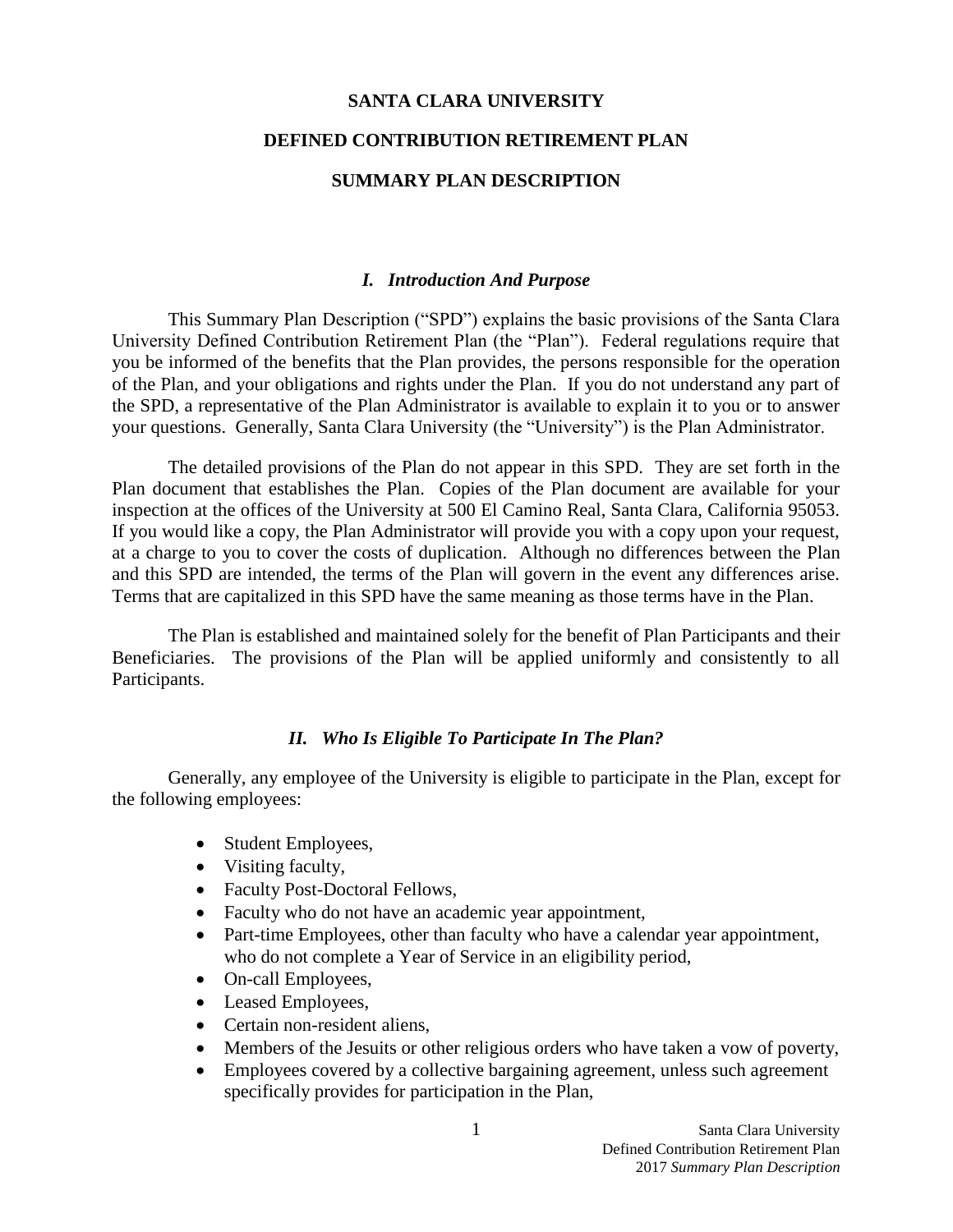- Any Employee whose terms of employment provide that he or she is ineligible for the Plan,
- Any individual who is not classified by the Employer as an Employee (but, for example is classified as an independent contractor) even if such individual is later determined to be an Employee, and
- Employees of the Jesuit School of Theology of Santa Clara University. Generally, references to the "University" shall also mean the Jesuit School of Theology of Santa Clara University.

If you are characterized as a part-time employee by the University, you will be credited with a "Year of Service" for eligibility purposes if you complete at least 1,000 "Hours of Service" during the 12-month period commencing on the date you started working for the University. If you are not credited with at least 1,000 Hours of Service during this period, you will be credited with a Year of Service during any Plan Year (which is the 12-month period that ends December 31) that begins after the date you started working for the University and in which you are credited with at least 1,000 Hours of Service.

An "Hour of Service" is any hour for which you have a right to be paid. This includes hours of vacation, holidays, illness, back-pay and the time you are on a paid, approved leave of absence.

There is no age requirement for eligibility to participant in the Plan.

# <span id="page-2-0"></span>*III. When Does Participation in the Plan Begin?*

Each eligible employee described in **Question I.** *Who is Eligible to Participate in the Plan?*, other than those employees classified as part-time employees, may begin to participate in the Plan on the first day of the month coinciding with or next following his or her date of hire. An employee who is classified as part-time employee may begin to participate in the Plan on the first day of the month coincident with or next following his or her completion one Year of Service.

Example 1: Joe is given an academic year appointment and starts to work for the University on September 17, 2016. Joe will become a participant in the Plan on October 1, 2016.

Example 2: Susan starts to work from the University as a part-time administrative assistant on May 5, 2015. She completes 1,000 Hours of Service in the May 5, 2015-May 4, 2016 period. Susan will become a participant in the Plan on June 1, 2016 if she is still employed on that date.

Example 3: Assume the same facts as Example 2 in this Question III except Susan does not complete 1,000 Hours of Service in the May 5, 2015-May 4, 2016 time period. She will not become a participant on June 1, 2016. Susan completes 1,000 Hours of Service in the January 1, 2016-December 31, 2016 period. Therefore, Susan becomes eligible to participate in the Plan on January 1, 2017.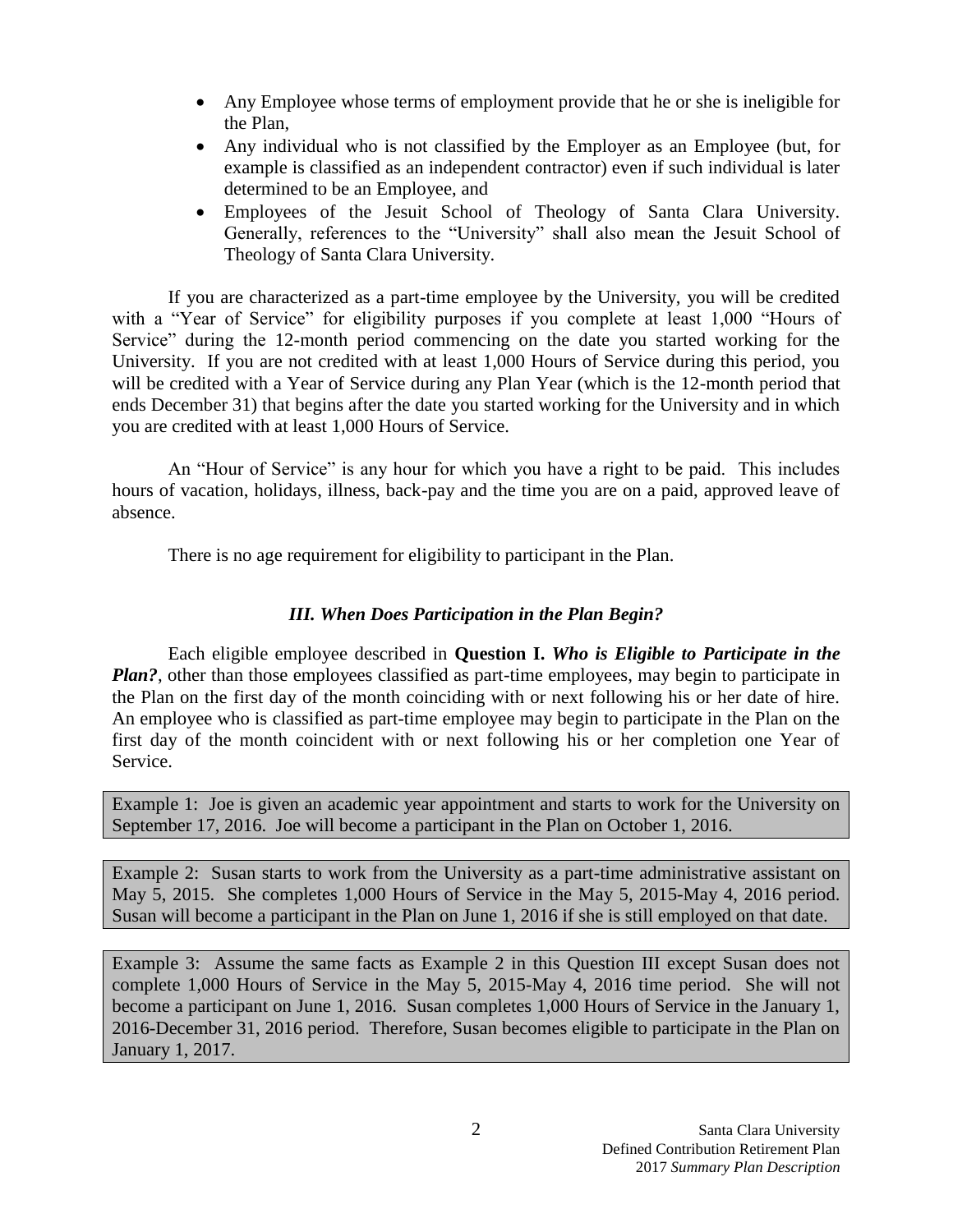If you have satisfied the University's service requirement, but you are excluded from participation in Plan because you are an excluded employee, you will become a participant in the Plan as soon as you cease to be an excluded employee, or if later, the date that you would have otherwise entered the Plan, while still working for the University. If you are an eligible employee and your classification changes to a class of employee that is not eligible to participate in the Plan, you will become a participant in the Plan on the date you again are an eligible employee. However, if you are a part-time employee, you will not become ineligible solely because you fail to complete at least 1,000 hours in any future Plan Year.

Example 4: Jennifer is a faculty member who receives an academic year appointment and she starts to work for the University on April 10, 2011. She begins participation on May 1, 2011. After her academic year appointment ends, Jennifer is offered a quarterly appointment, which begins on April 15, 2012. Because she no longer has an academic year appointment, Jennifer is no longer classified as an eligible employee on April 15, 2012. She will not participate in the Plan until the date on which she again becomes an eligible employee.

Example 5: Assume the same facts as in Example 3 of this Question III except that Susan fails to work 1,000 hours for the January 1, 2013 - December 31, 2013 period. Susan will remain a participant, and receive a contribution in 2013. However, she will not receive a year of service for the year for vesting purposes. See Question *VII. What Is Vesting And How Much Is Vested?*

If you cease being a participant in the Plan because you have terminated employment with the University, and you are later rehired by the University as an eligible employee, you will begin to participate in the Plan as of the date you are rehired.

Example 6: Assume the same facts as in Example 1 of this Question III, except that Joe stops working for the University on December 31, 2011 and comes back to work as an eligible employee for the University on July 17, 2012. Joe will become a participant in the Plan on July 17, 2012.

# <span id="page-3-0"></span>*IV. Do I Have to Contribute Money to the Plan in Order To Participate?*

No. You are not required to contribute any money to participate in the Plan.

# <span id="page-3-1"></span>*V. How Are Contributions Made To The Plan?*

1. Employer Contributions. The University will make a contribution on your behalf in an amount equal to 10% of your Compensation each Plan Year that you are eligible to share in contributions. You will be eligible to share in the contributions in any year in which you are a participant and actively employed during the year, even if you terminate employment at any time during the Plan Year.

"Compensation" generally means your base salary for a Plan Year, including amounts you elect to have contributed to the Santa Clara University Tax-Deferred Annuity Plan, if any, and other similar fringe benefits, but excluding bonuses, overtime, summer supplements or shift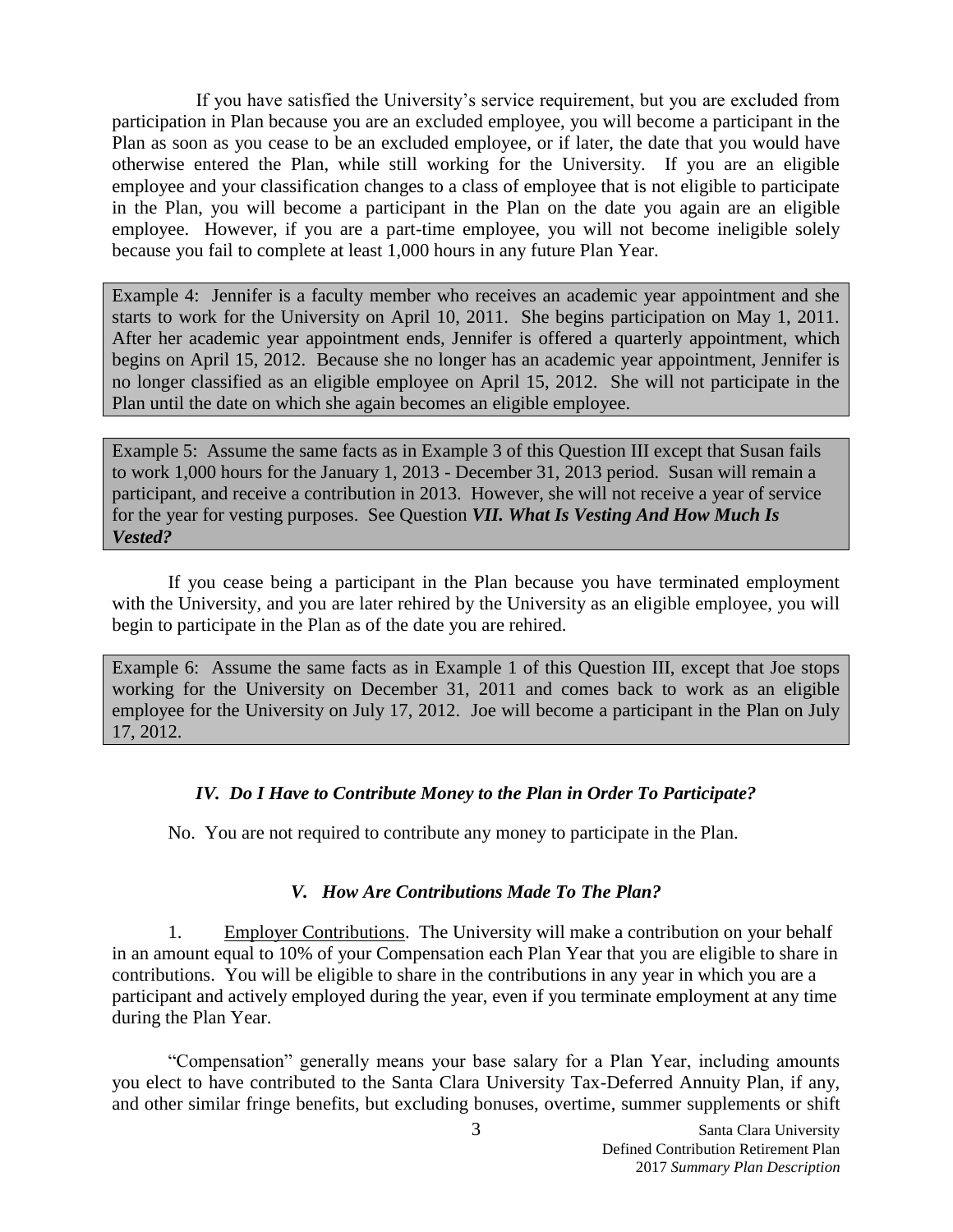differentials or other special amounts or payments. (The Plan Year is the calendar year.) Certain severance payments are included, while others are excluded. The tax laws limit the maximum amount of Compensation that may be taken into account for Plan purposes with respect to any Participant for any Plan Year. For the 2017 Plan Year, this limit is \$270,000. The Internal Revenue Service may adjust this \$270,000 limit for Plan Years after 2017 to reflect changes, if any, in the cost of living.

For your initial year of participation, Compensation shall be recognized as of the date your participation begins. For any year in which you are an eligible employee but become an ineligible employee (or are an ineligible employee and then become an eligible employee), your Compensation will include only Compensation while you are an eligible employee.

Example 1: Fred is hired September 2, 2015 and becomes a participant on October 1, 2015. His Compensation for 2015 is \$16,000, of which \$11,000 was earned on or after October 1. Because Compensation is only recognized from the date an employee becomes a participant, Fred's contribution for 2015 is \$1,100 (11,000 X 10%).

Example 2: Assume the same facts as in Example 1 of this Question. Fred continues to work in 2016, but he becomes an on-call employee on July 21, 2016. Also assume \$30,000 of Fred's compensation for 2016 was attributable to when he was eligible for the Plan, and \$18,000 was attributable to when he was an on-call employee. Although Fred's total Compensation for the 2016 Plan Year was \$48,000, her 2016 contribution will be an amount equal to 10% of her Compensation while an eligible employee, which is \$3,000 (10% X \$30,000)

2. *Rollover Contributions*. You may under some circumstances "roll over" to the Plan distributions that you have received from another tax-qualified plan or individual retirement account, if the rollover meets certain requirements under the Plan and the tax laws. Please contact the Plan Administrator if you would like to make a rollover contribution.

After-tax contributions are not permitted under the Plan.

Contributions made by the University because of a mistake in fact may be returned to the University.

# <span id="page-4-0"></span>*VI. Are There Limits On the Amounts That Can Be Contributed Under The Plan?*

The tax laws impose on the total amounts that may be contributed on your behalf in any Plan Year. You will be notified if any of these limits become applicable to you.

# <span id="page-4-1"></span>*VII. What Is Vesting And How Much Is Vested?*

A vested benefit is that portion of your Plan benefit that belongs to you unconditionally. It can never be forfeited, even if your employment with the University terminates.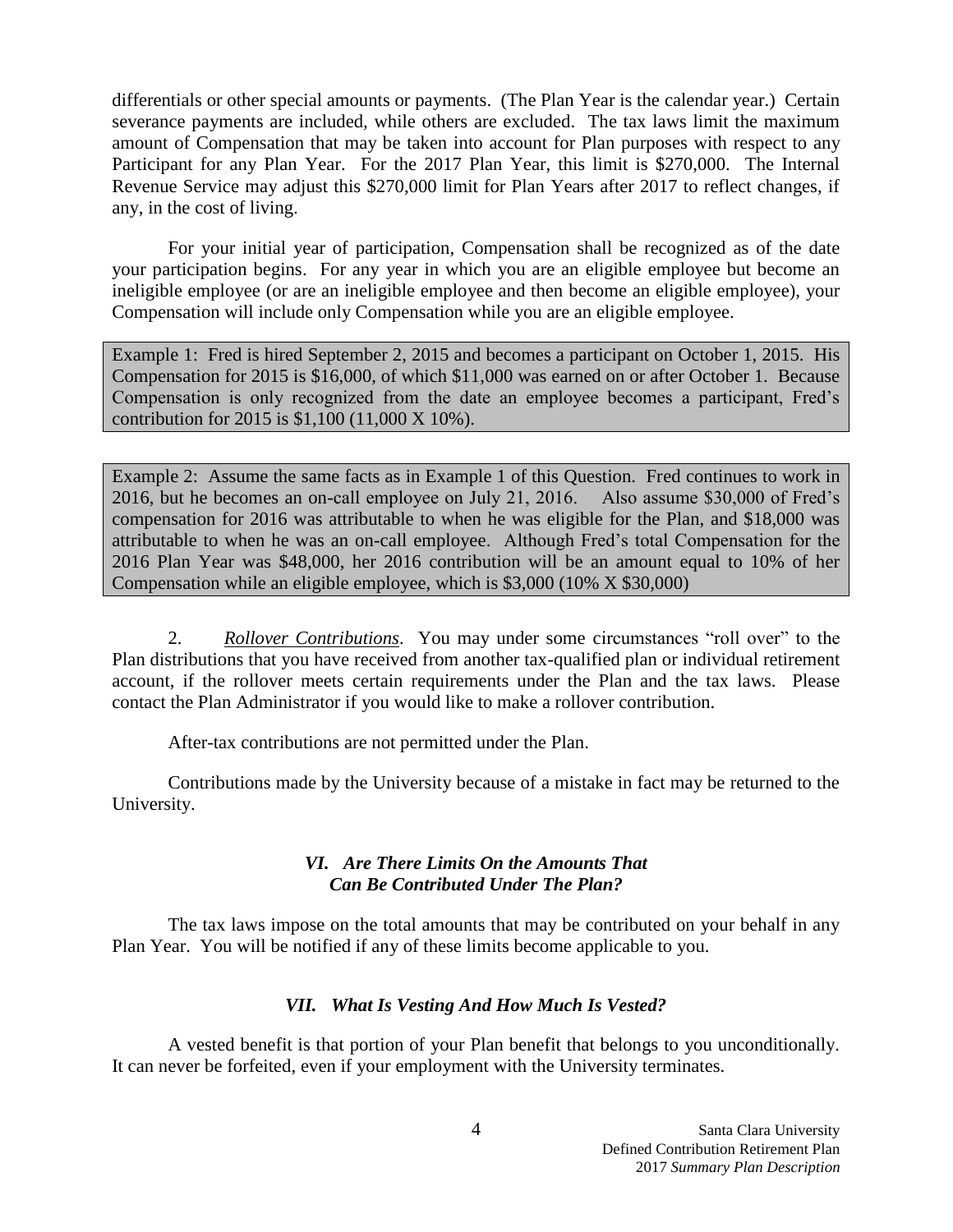Your Rollover Account, which records any rollovers you have made the Plan, is always 100% vested. Your Pension Account, which records all of the University's contributions and forfeitures allocated to you, becomes vested in accordance with the following schedule:

| <b>Years of Service</b> | <b>Percent Vested</b> |
|-------------------------|-----------------------|
| less than 2 years       | (1.96)                |
| more than 2 years       | 100 %                 |

For purposes of vesting, generally you are credited with a Year of Service for each Plan Year (January 1 through December 31) in which you are credited with at least 1,000 Hours of Service. See Question *II. Who Is Eligible To Participate In the Plan?* for an explanation of what an "Hour of Service" is. For any individual who was an employee of the Jesuit School of Theology at Berkeley ("JSTB") immediately prior to becoming an Employee of Santa Clara University, Years of Service shall also include your total period of employment with JSTB.

If you are not vested in your account when you leave, you will forfeit the non-vested amount. Under certain circumstances, your account balance may be restored if you are re-hired by the University.

If you die while still employed by the University, or terminate your employment with the University as the result of a Disability or are still employed by the University when you attain Normal Retirement Age (age 65), your benefits in the Plan become 100% vested at that time, regardless of the number of your Years of Service. "Disability" as defined under the Plan, is a physical or mental condition resulting from bodily injury, disease, or mental disorder which renders you incapable of continuing any gainful occupation.

## <span id="page-5-0"></span>*VIII. How Will Contributions Made On My Behalf Be Invested?*

You direct the Trustee as to how you want your Plan Account invested among the choices made available to you by the Plan Administrator. You have two investment fund sponsors within the Plan:

- You may invest in one or more of a number of mutual funds available through Fidelity Investment Services; or
- You may invest in one or more of a number of funds available through TIAA-CREF.

If you have your investments at Fidelity, you may change among the Fidelity funds at any time or if you have your investments at TIAA-CREF, you may change among the TIAA-CREF funds at any time. You may also change your fund sponsor election (TIAA-CREF or Fidelity) throughout the Plan Year.

You may access you accounts as follows:

|            | Fidelity Investments: http://www.fidelity.com/atwork | or 1-800-343-0860 |
|------------|------------------------------------------------------|-------------------|
| TIAA-CREF: | http://www.tiaa-cref.org                             | or 1-800-842-2776 |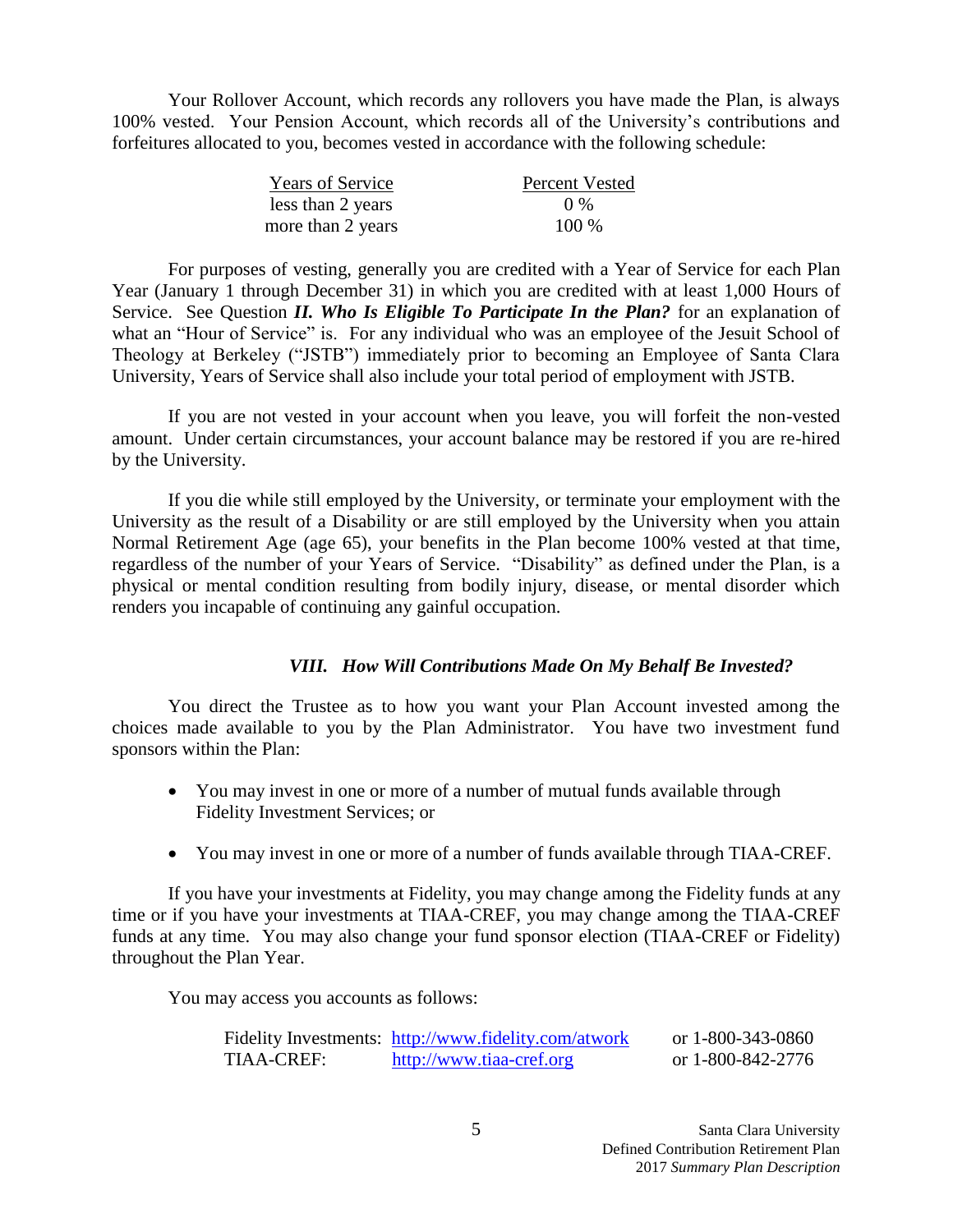You must follow the Plan's procedures for giving investment direction. If you fail to follow the established procedures, then your investment directions may not be followed. You are not required to direct investments. If you do not direct your investments, all new contributions to your Pension Account automatically will be invested in the Fidelity Freedom Fund that most closely aligns with year you are anticipated to retire (the year you reach age 65) until you elect to change how contributions made on your behalf are invested. Because you may estimate your retirement to be earlier or later than the year you reach age 65, carefully consider whether this option is best for you. If contributions are made on your behalf default into a Fidelity Freedom Fund, you may change your investment choice at any time by accessing your accounts, as discussed above;

The Plan is intended to be a "Section  $404(c)$ " Plan. This means that the Plan is intended to constitute a plan described in Section 404(c) of the Employee Retirement Income Security Act of 1974 ("ERISA"), and Title 29 of the Code of Federal Regulations § 2550.404c-1 (the "404(c) Regulations"), under which the Plan fiduciaries, including the University, will not be liable for losses that are the direct and necessary result of investment instructions which you give. Additionally, if you fail to give investment direction, Plan fiduciaries will not be liable for any losses that are the direct result of placing your account in the Fidelity Freedom Fund.

The Plan Administrator or its designated agents shall be the party or parties responsible for providing the required disclosures and other optional information on the available investment alternatives as described by the 404(c) Regulations.

#### <span id="page-6-0"></span>*IX. How Much Will I Receive From The Plan?*

The amount that you will receive from the Plan as benefits will depend on the total contributions made on your behalf, the investment gains (or losses) on those contributions, and the form in which your benefits are distributed to you. (See Question *XI. How Are My Benefits Paid?*) The University and the Trustee will not provide investment advice or guarantee the performance of any investment choice under the Plan. Because the total contributions and the investment performance cannot be predicted, the exact amount of your benefits cannot be known until you start to receive your benefits.

#### <span id="page-6-1"></span>*X. When Will I Start To Receive My Benefits?*

Except for amounts that may be withdrawn as a loan, as explained in Question *XIII. May I Receive A Loan From The Plan?*, or an in-service distribution, as explained in Question *XIV***.** *Under What Circumstances Can I Receive An In-Service Distribution from the Plan?,* no amounts are payable from the Plan prior to your termination of employment or your attainment of normal retirement age, age 65.

► **When Your Employment Terminates**. If your employment terminates for any reason including retirement, you will receive distribution forms on which you (with your spouse's written consent, if married) may elect payment of your benefits. You may also defer the starting date of the benefits. However, you may not defer distribution beyond April 1st of the year following the year in which you reach age 70-1/2.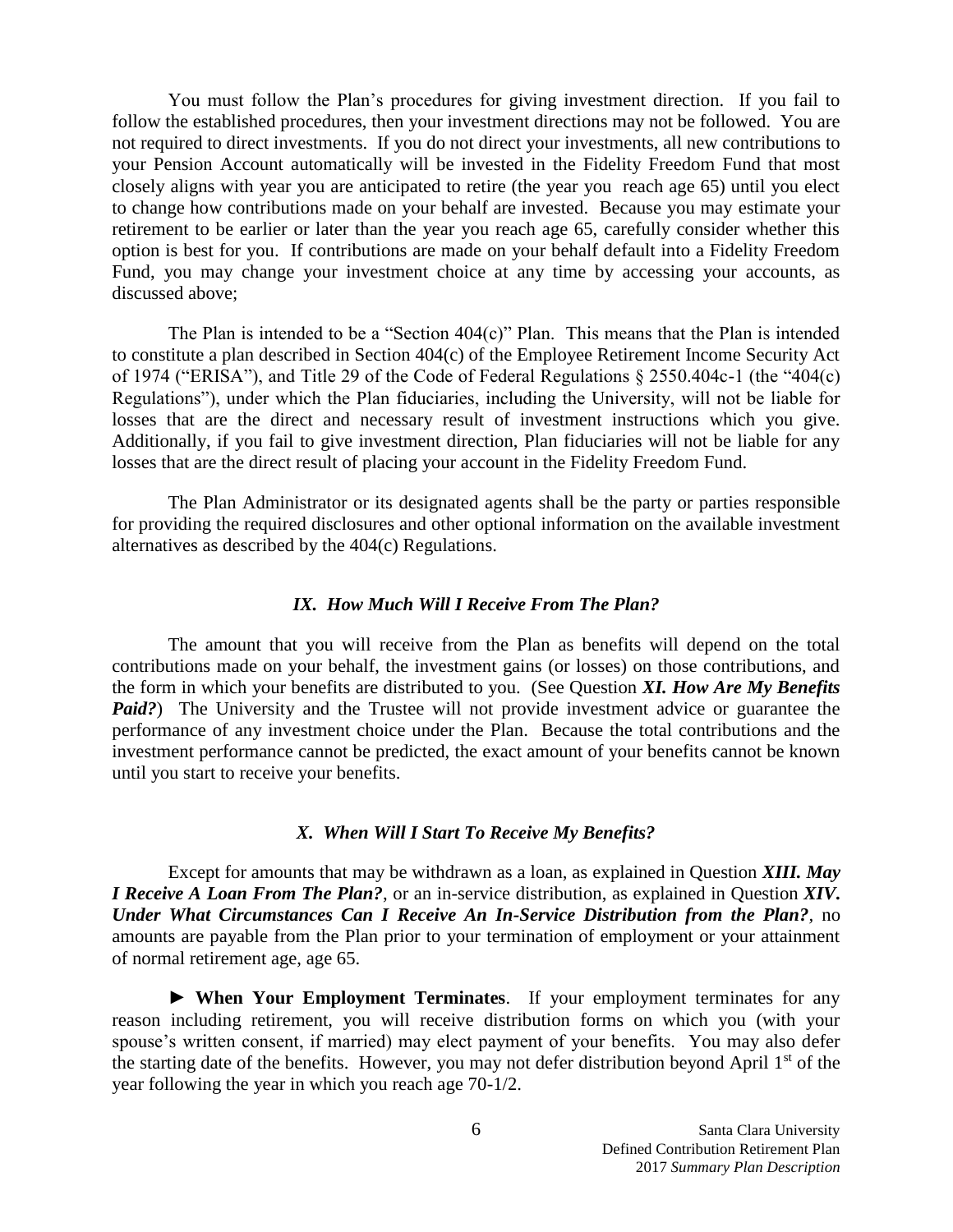► **When Your Employment Continues After Your Normal Retirement Date**. If you continue to work after you attain your normal retirement age (age 65), then you may defer receipt of your benefits until "Late Retirement Date." Late Retirement Date is the first day of the month coinciding with or next following the date you choose to retire after first having reached age 65.

► **When You Die**. If you die before the full amount of your accounts has been paid out, death benefits will be paid to your beneficiary. Therefore, it is important for you to name a beneficiary as soon as you become a Participant in the Plan. See Question *XII***.** *What Happens If I Die Before Receiving All My Benefits?* for more information on death benefits.

#### <span id="page-7-0"></span>*XI. How Are My Benefits Paid?*

In general, the distribution rules and options for payment of benefits are as follows:

## ►*Standard Form of Benefit Payment – Married Participants***.**

If you are married at the time benefits begin, your benefits will be paid to you in the form of a "qualified joint and survivor annuity," unless you, with your spouse's written consent as described below, select another form of payment.

A qualified joint and survivor annuity is a monthly payment to you during your lifetime and, upon your death, continuing to your surviving spouse for his or her lifetime in a monthly amount equal to 50% of the monthly benefit which you were receiving. You automatically will receive your benefits in this form unless you elect a joint and 75% or a joint and 100% survivor annuity with your spouse or one of the alternate forms of payment, as described below. Please note if you choose to elect one of the alternate forms of payment described below, you are required to obtain your spouse's consent.

#### ►*Standard Form of Benefit Payment -- Unmarried Participants***.**

If you are unmarried at the time your benefits begin, your benefits will be paid to you in the form of a life annuity, unless you select another form of payment (as described below). A life annuity is a monthly payment payable to you during your lifetime with no additional payments after your death.

## ►*Waiver of Standard Form of Benefits***.**

You may waive the standard form of benefit payment and select another form of benefit payment. If you are married at the time benefit payments begin, your spouse must consent to the waiver in writing. Your waiver and the spousal consent must be executed on a form provided to you. Generally, the waiver must be executed within 180 days, but not less than 30 days, prior to the commencement of benefits. Under certain circumstances, the thirty-day requirement can be reduced to 7 days.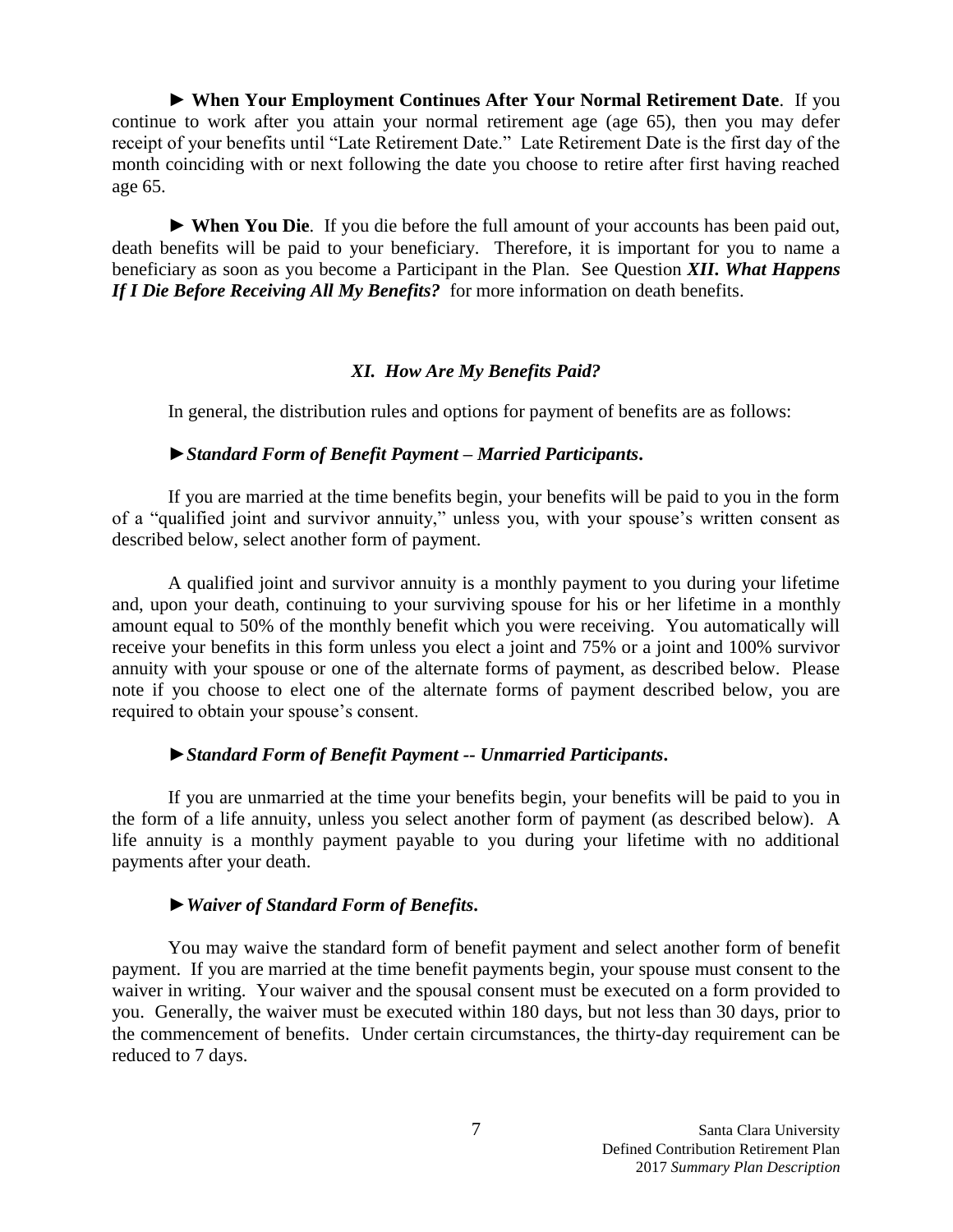## ►*Other Forms of Benefits***.**

If you waive the standard form of benefit payment, you may choose to have your payment made to you in the following ways:

- a lump sum cash payment,
- installments,
- a life annuity,
- a joint and 50%, or 100% survivor annuity to any beneficiary (including a nonspouse beneficiary),
- or a combination of the above-described forms of payment.

If you are married, your spouse must irrevocably consent in writing in the presence of a notary or a plan representative to the waiver of the standard form of payment. The Administrator will provide you with forms to make these elections. For all purposes under the Plan, "spouse" is defined in accordance with federal law, and includes a person of the same sex if you are lawfully married under state law.

Regardless of which form of benefit you choose to receive, its value to you will be the same value as each other form of benefit available under the Plan.

# <span id="page-8-0"></span>*XII. What Happens If I Die Before I Receive All My Benefits?*

If you die before you receive all your benefits, your interest in the Plan will be paid to your named beneficiary. If you die without having named a beneficiary or your beneficiary is not alive at the time of your death, then the Plan provides that your benefits will be paid to your surviving spouse. If you do not have a surviving spouse, then your benefits will be paid to the following persons, if living, in the following order:

- Surviving children;
- Parents;
- Siblings;
- Nephews and nieces; or
- Your estate.

If you are married and had not commenced distribution of your benefit payments before your death, your benefit payment generally must be paid to your spouse in the form of a preretirement survivor annuity. A pre-retirement survivor annuity provides monthly payments for the life of your surviving spouse. Generally, your spouse may waive the pre-retirement survivor annuity and receive benefits under one of the alternative forms of payment (other than a joint and survivor annuity) permitted under the Plan. See Question *XI. How Are My Benefits Paid?* for a description of the alternative forms of payment available under the Plan.

If you are married and wish to designate a person or entity other than your spouse as beneficiary of any portion of your benefit, your spouse must consent to the designation of the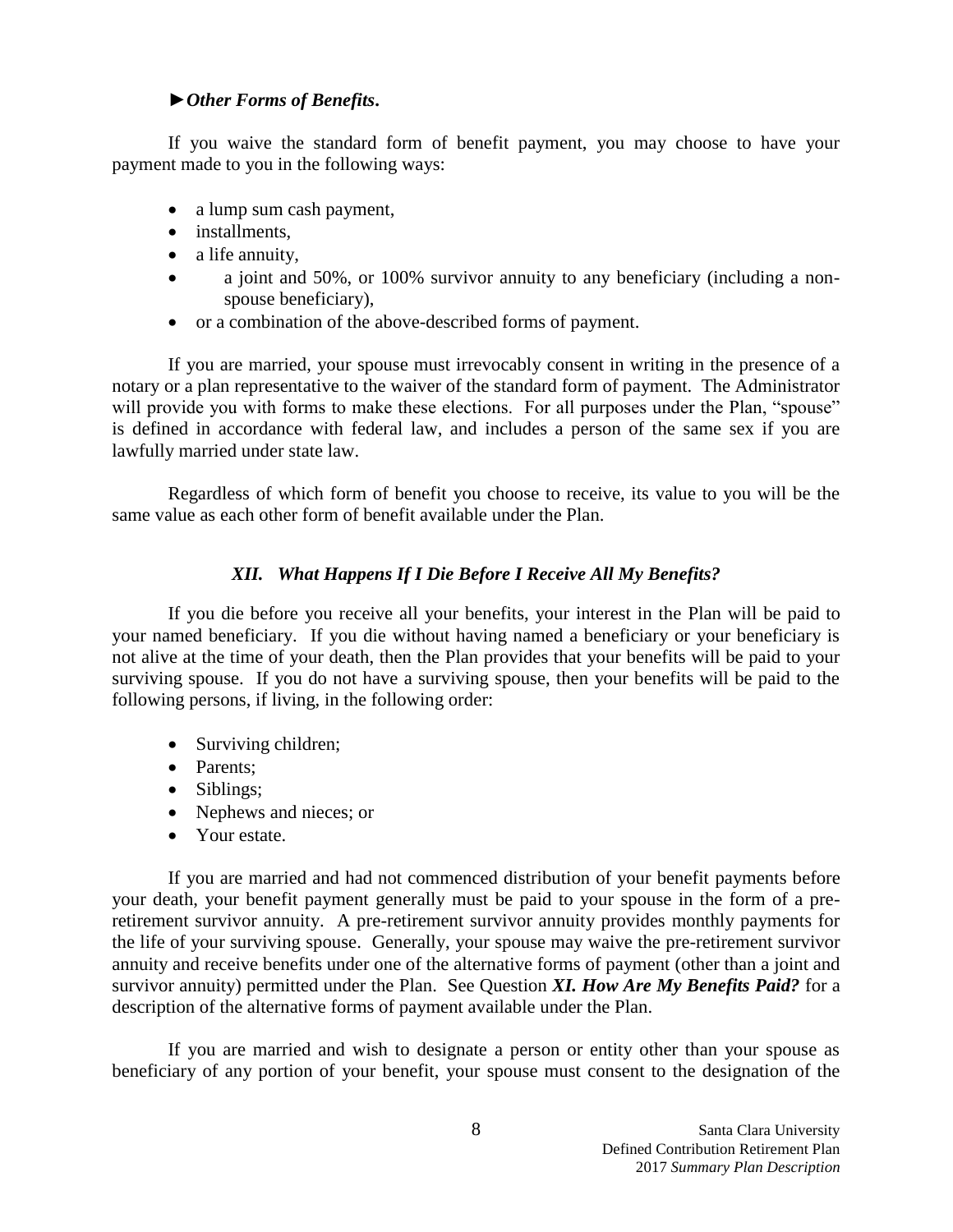non-spouse beneficiary in writing, witnessed either by a notary or an authorized agent of the Plan Administrator. You will be provided with an appropriate form for this purpose.

If you had already begun to receive your benefits before you died, your beneficiary must receive payments at least as rapidly as you did. If you had not begun to receive your benefits before your death, then your benefit must either (1) be paid in full to your beneficiary by the end of the year that includes the fifth anniversary of the date of your death or (2) be paid out in annual installments beginning by the end of the year following the year of your death (or, if your spouse is your beneficiary, beginning by the end of the year in which you would have attained age 70-1/2).

You may change your beneficiary designation at any time by filing a new written designation, with spousal consent, if required, with the Plan Administrator.

Both spousal and non-spousal beneficiaries may elect a direct rollover of such inherited assets into an IRA.

#### <span id="page-9-0"></span>*XIII. May I Receive A Loan From The Plan?*

As long as you have not separated from service with the University, you may obtain a loan from the Plan. Any such loan requires the written, notarized consent of your spouse, if you are married. The terms, conditions and limitations placed on Plan loans may vary depending on whether your Accounts are invested with TIAA-CREF or with Fidelity. More information regarding the terms, conditions and limitations placed on loans, is set forth in Appendix A and Appendix B of the SPD. If you have any questions, you may consult the Plan's Loan Program Administrator. TIAA-CREF acts as the Loan Program Administrator for accounts invested with TIAA-CREF, and Fidelity acts as the Loan Program Administrator for accounts invested with Fidelity.

If you terminate employment with the University, the entire outstanding amount of your loan or loans shall become immediately due and payable and may be offset from your account balance. Failure to repay the outstanding amount of your loans will cause your loans to default. If you do receive a loan from the Plan and you default on any payment of principal or interest due with respect to the loan, then you may be subject to the same federal income tax consequences as if the balance due on your loan were actually paid to you.

#### <span id="page-9-1"></span>*XIV. Under What Circumstances Can I Receive An In-Service Distribution from the Plans?*

If you reach age your normal retirement date (the first day of the month after attaining age 65) while still employed and you are 100% vested in your account, you may be eligible for an "in-service" distribution of your accounts.

If you are married, any such in-service distribution requires the written, notarized consent of your spouse.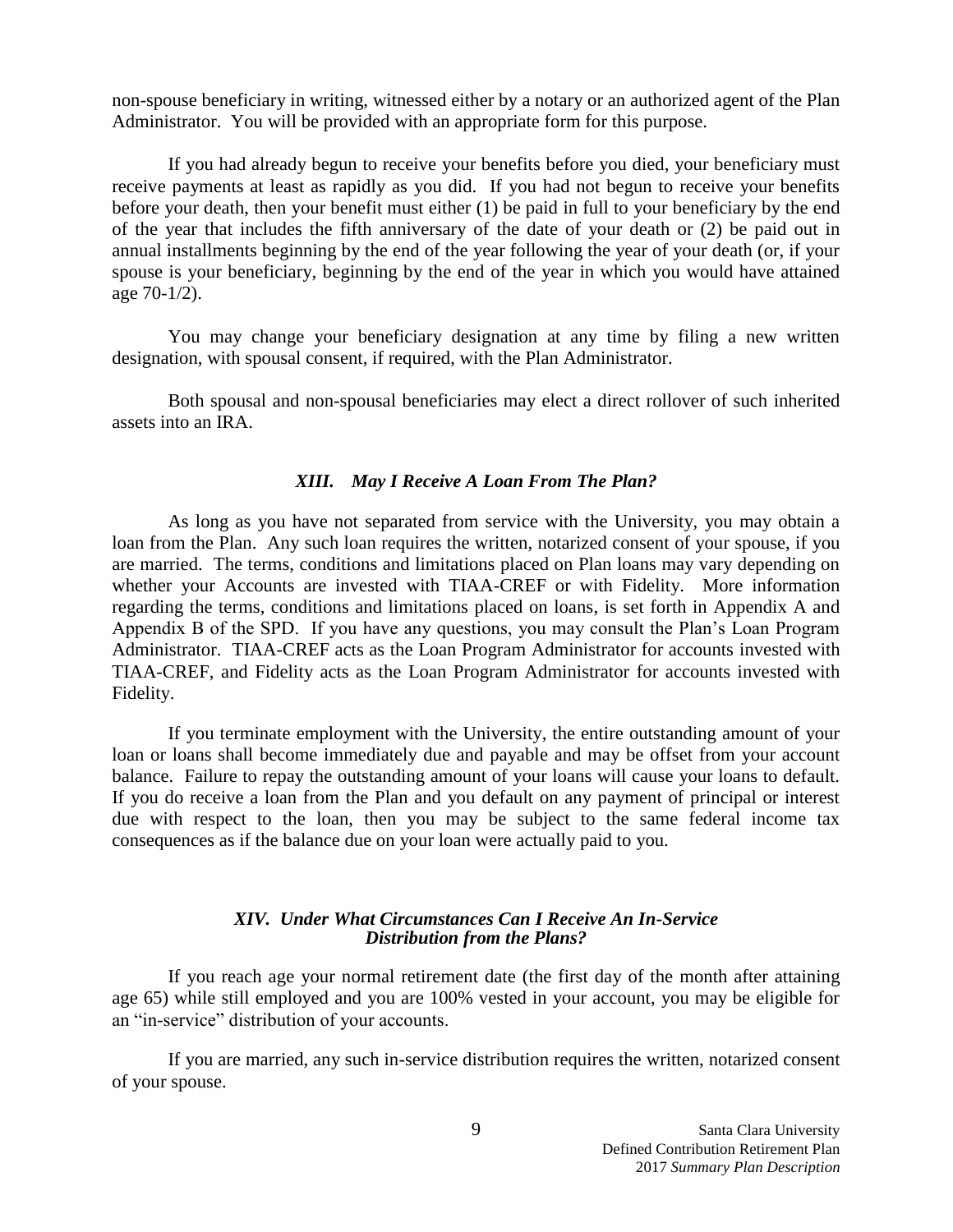## <span id="page-10-0"></span>*XV. Will I Ever Be Required To Take A Distribution From the Plan?*

This Plan is required to comply with the minimum distribution rules of the Internal Revenue Code. A Participant will be required to begin receiving minimum distributions by April 1 of the year which follows the year in which he or she reaches age 70-½ or terminates employment with the University, whichever is later. However, a Participant who is a "five percent owner," as defined in the tax law, will be required to begin receiving minimum distributions by April 1 of the year following the year in which he or she reaches age 70-½, even if he or she is still working for the University at that time.

## <span id="page-10-1"></span>*XVI. Can I Roll Over My Distribution To An Individual Retirement Account Or Another Tax-Qualified Plan To Defer Payment Of Income Taxes?*

To continue to defer payment of income taxes on your distribution, you may elect to have any portion of an "eligible rollover distribution" paid directly to an individual retirement account (including a Roth IRA) or another tax-qualified plan, tax-sheltered annuity plan or governmental deferred compensation plan which accepts rollover distributions. Generally, an "eligible rollover distribution" from the Plan is any distribution except a series of substantially equal periodic payments, payments that are required minimum distributions, and hardship distributions.

### <span id="page-10-2"></span>*XVII. What Are The Tax Advantages Of The Plan?*

The Plan has been designed to be a "defined contribution plan" which meets the requirements of section 401(a) of the Internal Revenue Code. This means that contributions under the Plan on your behalf as well as amounts paid to you will be eligible for special tax benefits.

When contributions under the Plan are made on your behalf, you do not currently pay income taxes on those amounts. You also do not currently pay income taxes on your share of the income from Plan investments that accumulate for your benefit. You will pay federal, and any applicable state, income taxes when you actually receive benefits from the Plan (unless you roll over your distribution, as described in Question *XVI***.** *Can I Roll Over My Distribution To An Individual Retirement Account Or Another Tax-Qualified Plan To Defer Payment Of Income Taxes?).*

It is important for you to remember that distributions from the Plan may be handled for tax purposes in different ways depending on your particular situation, and you should understand the various consequences of the available options. This SPD provides only general guidance, and does not cover the many variations in individual situations or changes that may occur in the law. You should contact your own attorney or tax consultant for specific tax advice.

## <span id="page-10-3"></span>*XVIII. Can My Plan Benefits Be Assigned By Me Or Taken By My Creditors?*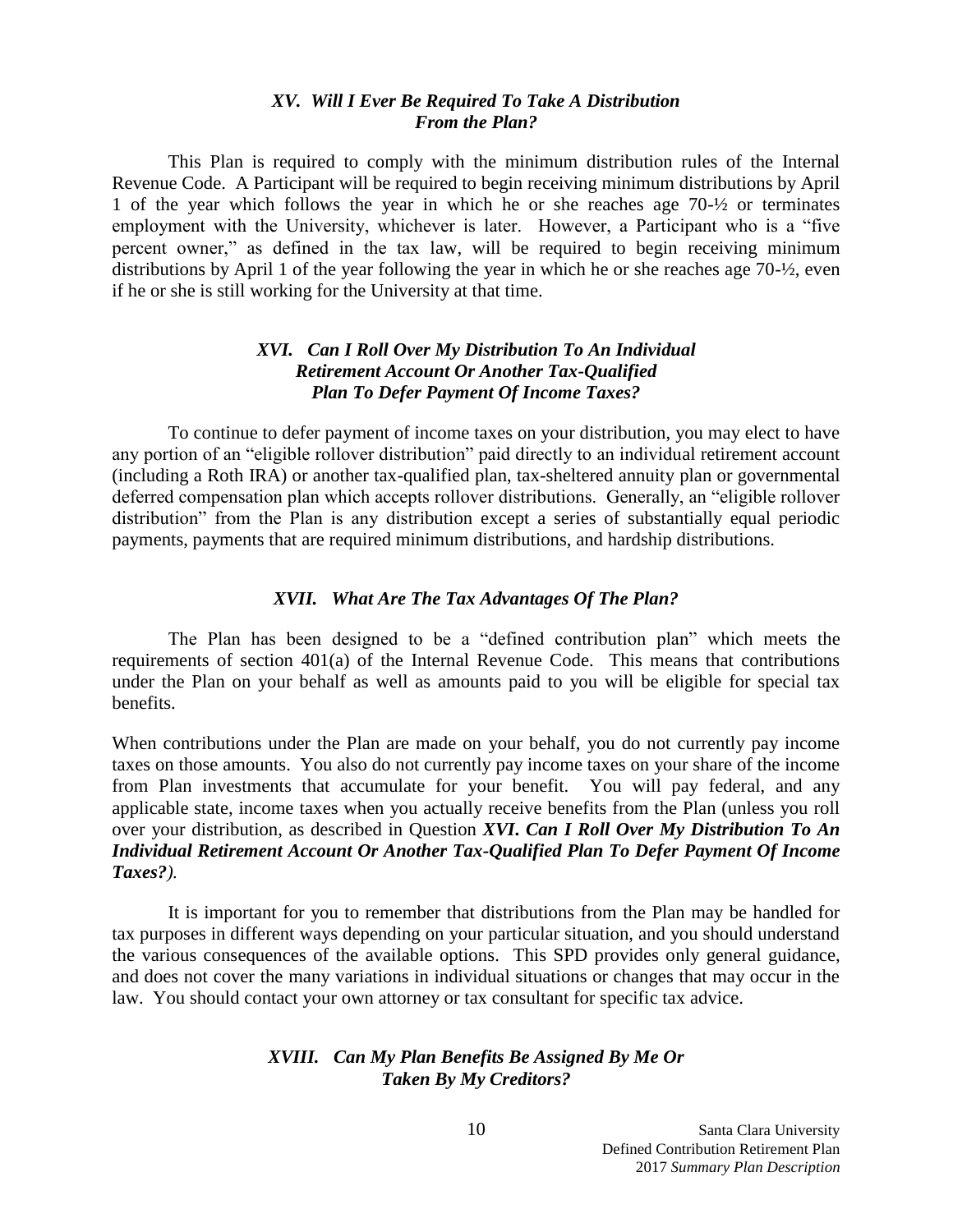Generally, you may not assign, and your creditors may not take, your Plan benefits before they are paid to you.

An exception to this rule is that benefits may be assigned or awarded to an "alternate payee" (which can be a spouse, former spouse, child or other dependent) under an order which is a "Qualified Domestic Relations Order" (usually abbreviated as "QDRO" and pronounced "quadro"), within the meaning of the tax and pension laws. The Plan Administrator maintains written procedures for determining whether an order it receives is such a "Qualified Domestic Relations Order." You may obtain a copy of those procedures by contacting the Plan Administrator.

#### <span id="page-11-0"></span>*XIX. What Is A Claim And How Do I File A Claim For Benefits?*

A claim is a request for a Plan benefit by a Participant or beneficiary. Prior to the date benefits become payable, you will receive an application for retirement benefits on which you may claim your benefit and make the elections described in this Plan. If you feel you are entitled to your Plan benefit, you may contact the Plan Administrator at Santa Clara University, Human Resources Department, 500 El Camino Real, Santa Clara, California 95053. However, no claim is considered filed until a written request for benefits is received from you (or your duly appointed representative) or your beneficiary. You will be given a prompt response to your claim and, if your claim is denied in whole or in part, you will be given the specific reasons for the denial. If you wish, you may, within 60 days of receiving the response, file a written request for a review of your claim. This response must state the specific reasons why you believe that the denial is improper. You have the right to request copies of documents pertinent to your appeal, and you may have a duly designated representative process the appeal on your behalf.

### <span id="page-11-1"></span>*XX. What Are My Rights If The Plan Terminates?*

The University intends to continue the Plan indefinitely. However, the University has retained the right to terminate as well as change the terms of the Plan. In terminating or amending the Plan, the University cannot, however, reduce the vested amount in your Plan Account or, generally, reduce any other benefit that you had under the Plan before the termination or amendment.

## <span id="page-11-2"></span>*XXI. Is My Interest In The Plan Insured By The Pension Benefit Guaranty Corporation?*

No. The Pension Benefit Guaranty Corporation does not insure benefits under this type of plan.

### <span id="page-11-3"></span>*XXII. General Information*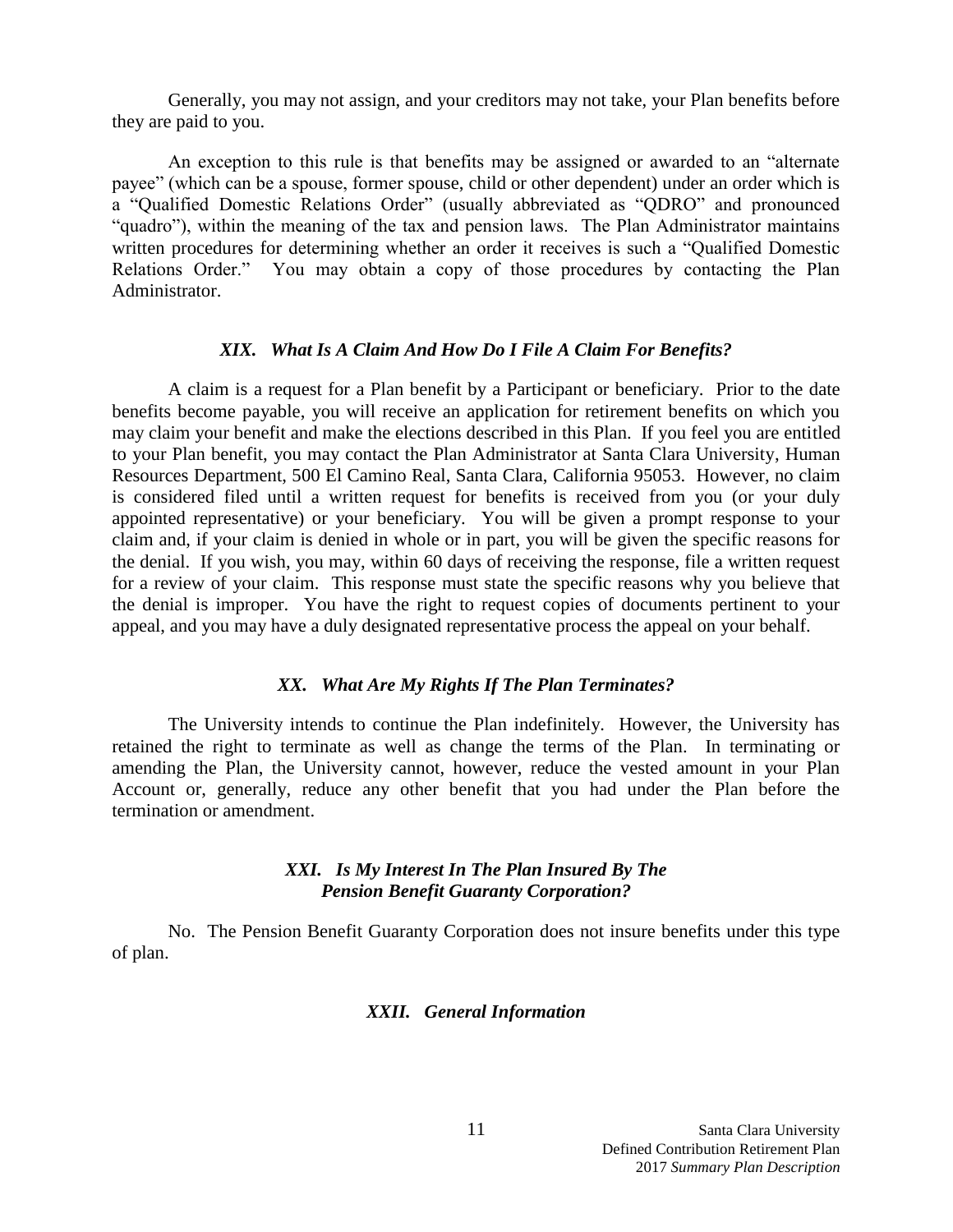| Name of Plan:                                                 | Santa Clara University Defined<br><b>Contribution Retirement Plan</b>                                                                                                   |
|---------------------------------------------------------------|-------------------------------------------------------------------------------------------------------------------------------------------------------------------------|
| Name and Address of Employer:                                 | Santa Clara University<br>500 El Camino Real<br>Santa Clara, CA 95053                                                                                                   |
| Names, Address and Telephone Number of Plan<br>Administrator: | Santa Clara University Defined<br><b>Contribution Retirement Plan</b><br><b>Administrative Committee</b><br>500 El Camino Real<br>Santa Clara, CA 95053<br>408 554-4392 |
| Employer Identification Number (EIN):                         | 94-1156617                                                                                                                                                              |
| Plan Number:                                                  | 002                                                                                                                                                                     |
| Plan Year:                                                    | The calendar year                                                                                                                                                       |
| Type of Plan:                                                 | <b>Defined Contribution</b><br>(Money Purchase Plan)                                                                                                                    |
| Type of Administration:                                       | Self-administered                                                                                                                                                       |
| Normal Retirement Age:                                        | 65 years                                                                                                                                                                |
| Name and Address of Plan Trustee:                             | <b>Fidelity Management Trust Company</b><br>82 Devonshire Street<br>Boston, MA 02109                                                                                    |

This Plan is administered by the Plan Administrator as designated above. The Plan Administrator is designated as the agent for service of process at the address provided above. Service of process may also be made on the Plan Trustee.

## <span id="page-12-0"></span>*XXIII. Your Rights Under the Employee Retirement Income Security Act of 1974 (ERISA)*

As a Participant in the Plan, you are entitled to certain rights and protections under ERISA. Under ERISA, all Participants are entitled to:

## Receive Information About Plan Benefits.

a. Examine, without charge, at the Plan Administrator's office, all documents governing the Plan, including the latest annual report (Form 5500 Series) filed by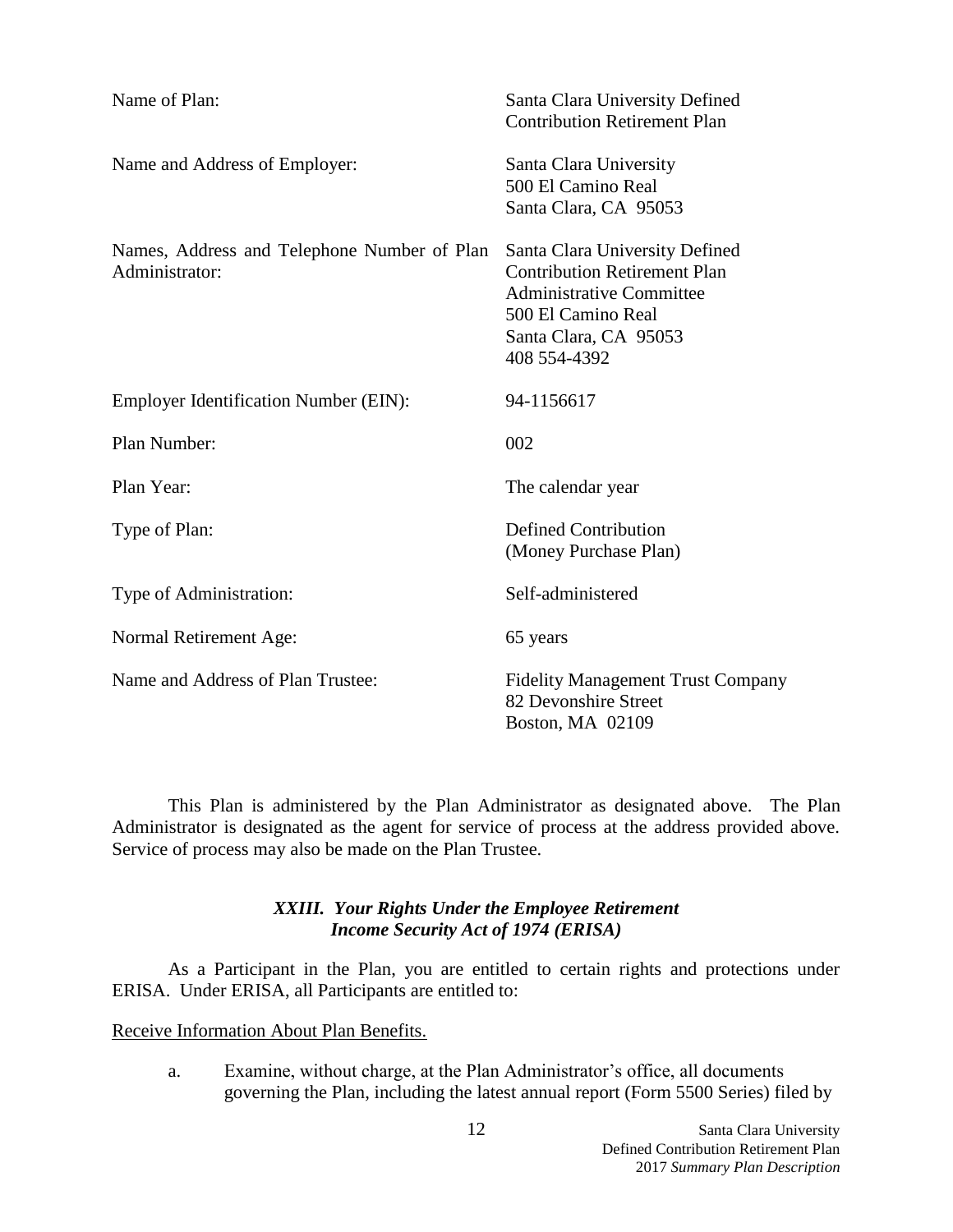the Plan with the U.S. Department of Labor and available at the Public Disclosure Room of the Employee Benefits Security Administration.

- b. Obtain, upon written request to the Plan Administrator, copies of documents governing the operation of the Plan, including insurance contracts and collective bargaining agreements, and copies of the latest annual report (Form 5500 Series) and an updated summary plan description. The Plan Administrator may make a reasonable charge for the copies.
- c. Receive a summary of the Plan's annual financial report. The Plan Administrator is required by law to furnish each Participant with a copy of this summary annual report.

In addition to creating rights for Plan Participants, ERISA imposes duties upon the people who are responsible for the operation of employee benefit plans. The people who operate your Plan, called "fiduciaries" of the Plan, have a duty to do so prudently and in the interest of you and other Plan Participants and Beneficiaries. No one, including your employer, or any other person, may fire you or otherwise discriminate against you in any way to prevent you from obtaining a benefit or exercising your rights under ERISA.

#### Enforce Your Rights.

If your claim for a Plan benefit is denied or ignored, in whole or in part, you have a right to know why this was done, to obtain copies of documents relating to the decision without charge, and to appeal any denial, all within certain time schedules.

Under ERISA, there are steps you can take to enforce the above rights. For instance, if you request copies of Plan documents or the latest annual report for the Plan and do not receive them within 30 days, you may file suit in a federal court. In such a case, the court may require the Plan Administrator to provide the materials and pay you up to \$110 a day until you receive the materials, unless the materials were not sent because of reasons beyond the control of the Plan Administrator. If you have a claim for benefits which is denied or ignored, in whole or in part, you may file suit in a state or federal court. In addition, if you disagree with the Plan's decision or lack thereof concerning the qualified status of a Domestic Relations Order, you may file suit in federal court. If it should happen that Plan fiduciaries misuse the Plan's money, or if you are discriminated against for asserting your rights, you may seek assistance from the U.S. Department of Labor, or you may file suit in a federal court. The court will decide who should pay court costs and legal fees. If you are successful the court may order the person you have sued to pay these costs and fees. If you lose, the court may order you to pay these costs and fees, for example, if it finds your claim is frivolous.

#### Receive Assistance With Your Questions.

If you have any questions about the Plan, you should contact the Plan Administrator. If you have any questions about this statement or about your rights under ERISA, or if you need assistance in obtaining documents from the Plan Administrator, you should contact the nearest office of the Employee Benefits Security Administration, U.S. Department of Labor, listed in your telephone directory or the Division of Technical Assistance and Inquiries, Employee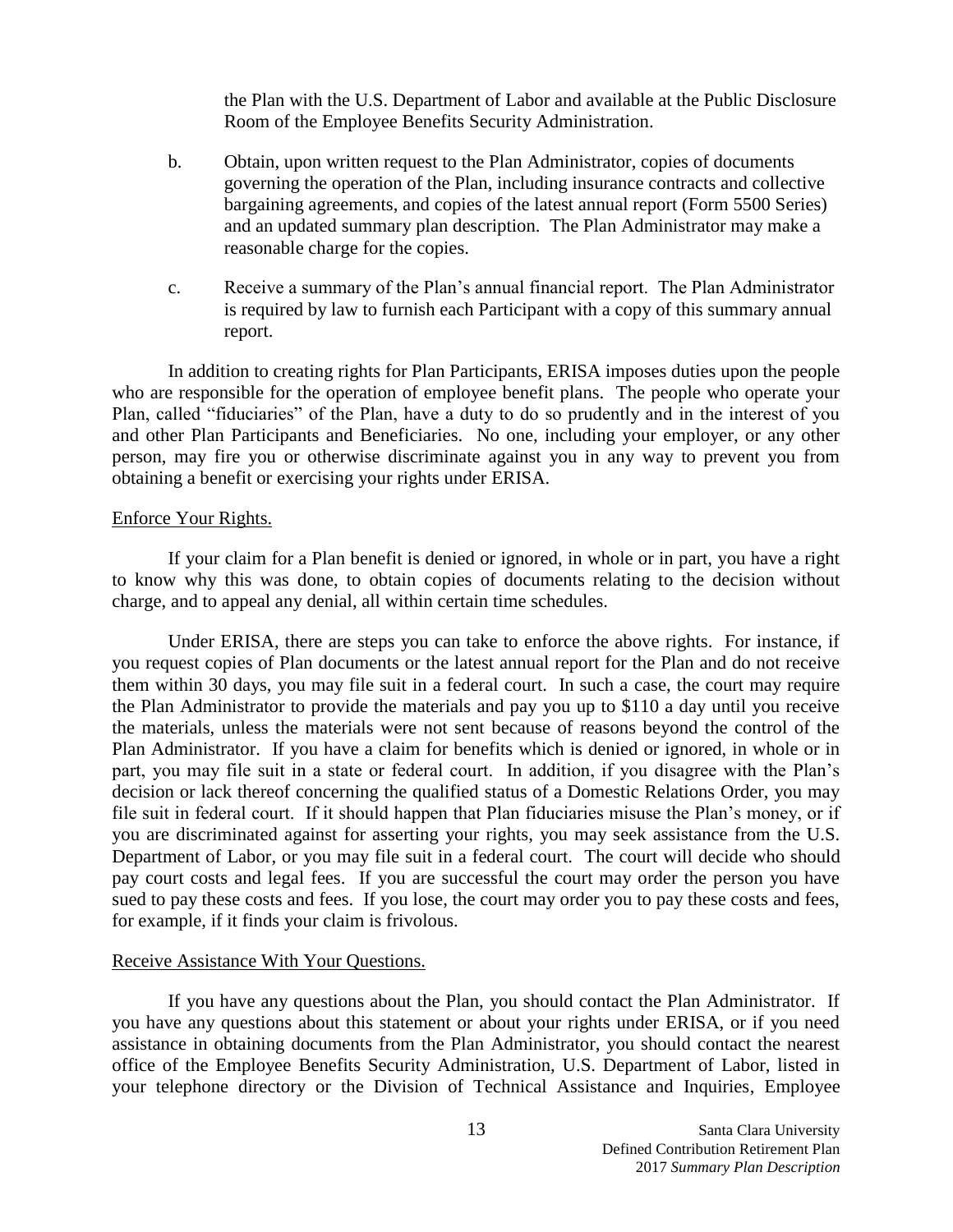Benefits Security Administration, U.S. Department of Labor, 200 Constitution Avenue N.W., Washington, D.C. 20210. You may also obtain certain publications about your rights and responsibilities under ERISA by calling the publications hotline of the Employee Benefits Security Administration.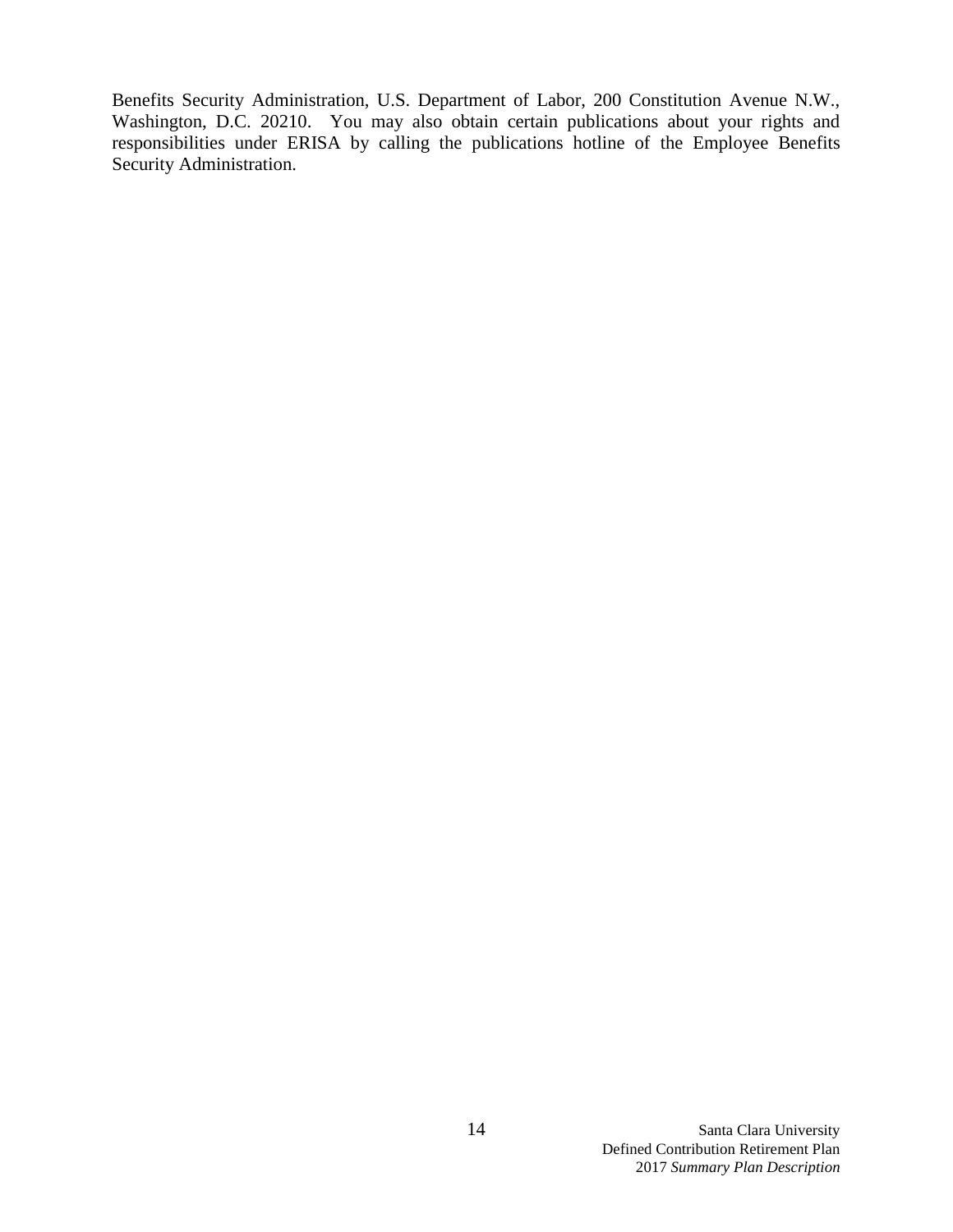## **APPENDIX A**

## **TERMS, CONDITIONS AND LIMITATIONS PLACED ON LOANS FROM AMOUNTS HELD AT TIAA-CREF**

## *1. Participants Eligible for a Loan.*

You are eligible for a loan from the Plan if you are a vested participant who is receiving Compensation through the Employer's payroll on a regular basis.

#### *2. Procedure for Applying for a Loan.*

Applications for loans must be made in writing and submitted to the TIAA-CREF, the "Loan Program Administrator" for accounts invested with TIAA-CREF, on a form prepared by the Loan Program Administrator. Applications must include all information required by the Loan Program Administrator.

Your loan application will be considered by the Loan Program Administrator within a reasonable time after you make a formal application for a loan, and will be approved or denied on the basis of your eligibility to receive a loan, and the satisfaction of all conditions, limitations and requirements of the Loan Program. The Loan Program Administrator will request that the Employer provide information regarding your vested account balance under all plans maintained by the Employer in order to determine whether all conditions, limitations and requirements of the Loan Program and applicable law are satisfied.

#### *3. Basis On Which Loans Will Be Approved or Denied.*

The Loan Program Administrator is responsible for determining whether you are eligible for a loan.

Upon determining that you are eligible, the Loan Program Administrator shall grant your loan request.

#### *4. Limitations on Amount of Loans And Number of Loans Offered.*

Loans cannot exceed the lesser of: a) \$50,000 (reduced by the highest outstanding balance of loans from the Plan, the Santa Clara University Tax Deferred Annuity Plan, or any other qualified employer plan, within the meaning of Code Section  $72(p)(4)(A)(i)$ , maintained by the Employer, in the past twelve months, over the outstanding balance of all loans from the Plan or any other qualified plan maintained by the Employer to you on the date such loan is made); b) 45% of a your combined TIAA and CREF Retirement or Group Retirement Annuity accumulations under the Plan, the Santa Clara University Tax Deferred Annuity Plan, or any other qualified employer plan; or c) 90% of your TIAA-CREF Retirement or Group Annuity variable account accumulations available for loans under the Plan, the Santa Clara University Tax Deferred Annuity Plan, or any other qualified employer plan.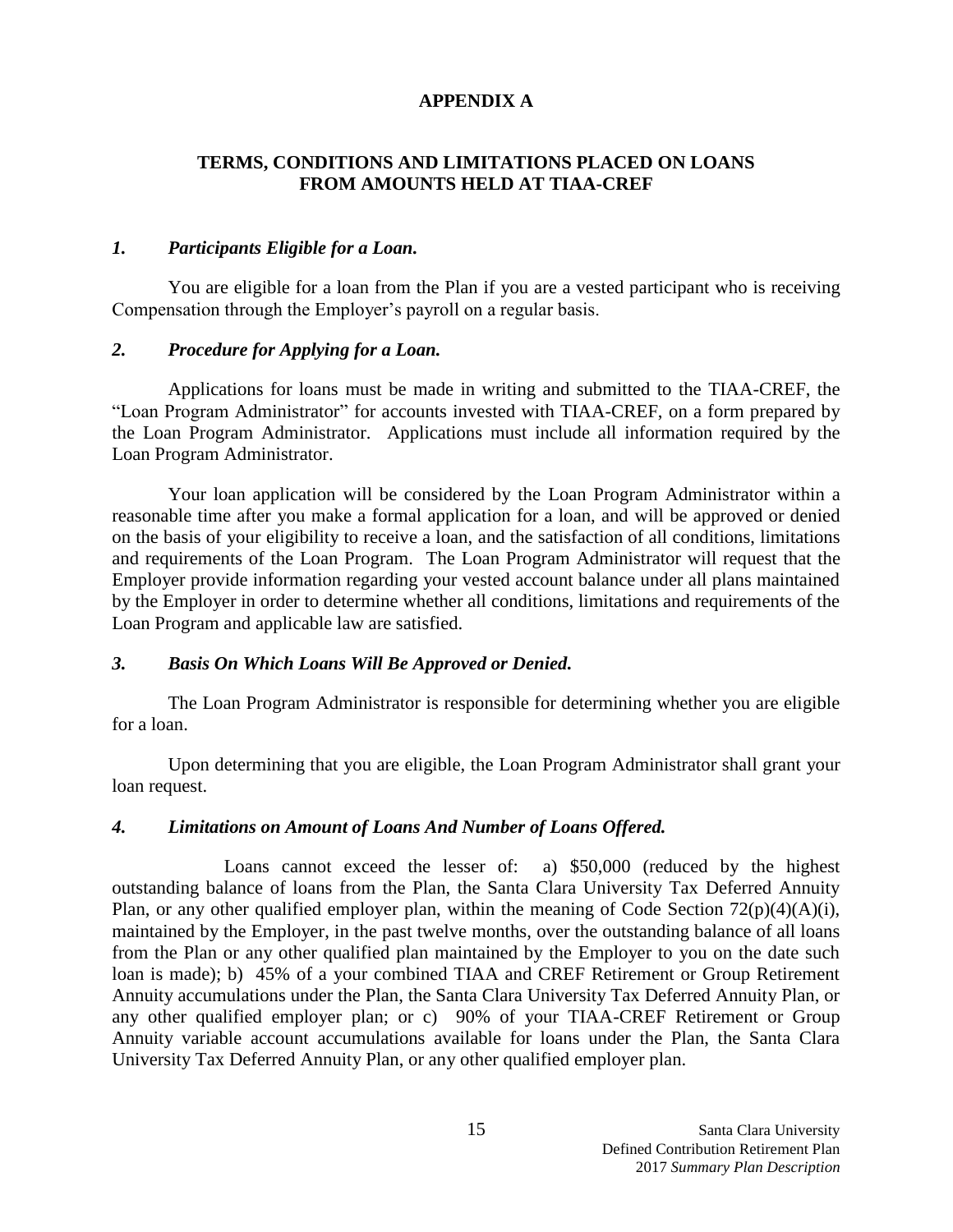The amount of a loan cannot be less than \$1,000. You are allowed more than one outstanding loan at a time.

## *5. Repayment of a Plan Loan.*

A. Repayment Period. The repayment period of the loan shall not exceed 5 years unless the loan is used to acquire a dwelling unit that is to be used as your principal residence, in which case the repayment period for the loan may be 10 or any lesser number of whole years.

B. Repayment Schedule. Your loan will be repaid on a definite repayment schedule that requires substantially level amortization of such loan, with payments of principal and interest not less frequently than quarterly. Payments on the loan, together with any and all charges imposed by the Loan Program Administrator in connection with the loan, as determined by the Loan Program Administrator, will be made directly by you unless otherwise specified. Prepayments in full or in part are permitted without penalty. Prepayments reduce the dollar amount of future payments, not the number of payments due.

C. Time and Method of Repayment. Unless otherwise provided, your first payment is due three (3) months after the first day of the month in which you took the loan. At the onset of the loan, you may choose to make subsequent payments monthly or quarterly. TIAA-CREF may establish a repayment schedule that requires more frequent payments. TIAA-CREF loans are repayable over the term of the loan by personal check, submitted to TIAA-CREF, or by TIAA-CREF's Automatic Repayment service (electronic transfer of funds from the Participant's bank account). If you choose to make repayments monthly must make repayment by Automatic Repayment.

If you choose to repay the loan quarterly, you may elect to change to monthly payments. However, if you choose to repay the loan monthly, you may not change that election to repay the loan on a quarterly basis.

D. Suspension of Loan Payments. Your loan payments may be suspended for certain leaves of absences in accordance with Code section 414(u), related regulations and the Uniformed Services Employment and Reemployment Rights Act of 1994.

E. Repayment upon Distribution. If, at the time benefits are to be distributed (or to commence being distributed) to you with respect to a separation of service, there remains any unpaid balance of a loan, such unpaid balance shall, to the extent consistent with Department of Labor Regulations, become immediately due and payable in full. Such unpaid balance, together with any accrued but unpaid interest on the loan, will be deducted from your TIAA-CREF account or annuity that serves as collateral for the loan, subject to the default provisions below, before any distribution of benefits is made.

# *6. Reasonable Rate of Interest.*

Any loan granted or renewed under this Loan Program must bear a reasonable rate of interest. The loan's initial rate of interest is based on the Moody's Corporate Bond Yield Average for the calendar month ending 2 months before your loan was issued. Thereafter, the interest rate may, under certain circumstances, be adjusted once a year on the first day of the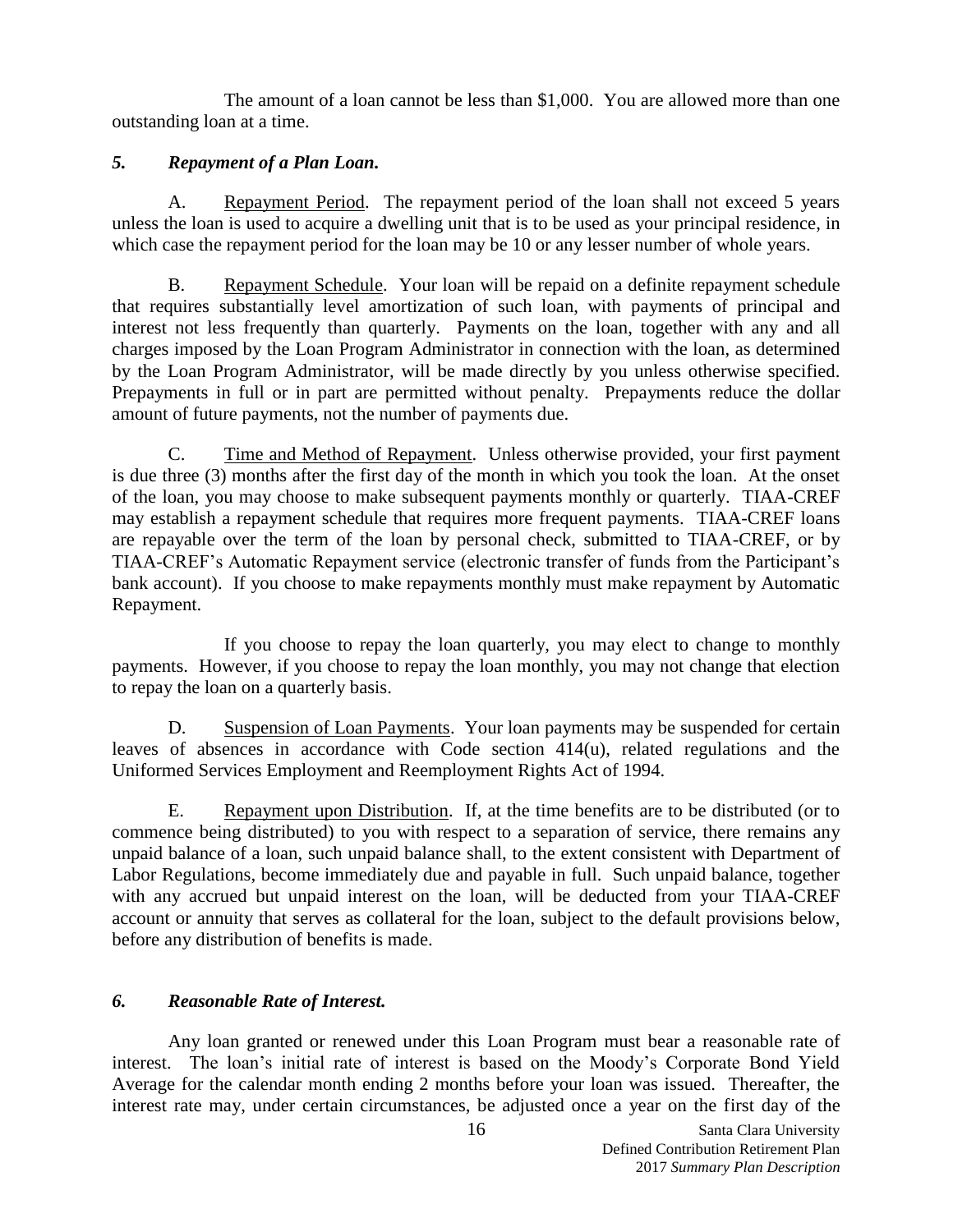month in which your loan was originally issued to reflect changes in the Moody's Corporate Bond Index. TIAA-CREF recalculates your payments if there is a change to the interest rate being charged on the loan. Such adjustments and recalculations will be made in a uniform and consistent manner.

## *7. Spousal Consent.*

If you are married, you must obtain spousal consent to receive a loan. Any such spousal consent will acknowledge the possibility that an amount to be paid under the terms of the Plan might be reduced by the amount of the outstanding balance of the loan, fees and interest due thereon. If such spousal consent is given at the time that the loan is made, any such subsequent reduction of a distribution will be made (without further consent), even if you are married to a different spouse at the time of the subsequent reduction. The spouse's consent will acknowledge the effect of such loan and the spouse's signature shall be witnessed by a Plan representative or a notary public. A new spousal consent will be required upon any renegotiation, extension, renewal or other revision to any such loan or the granting of a new loan under the Plan.

## *8. Loan Fees.*

Currently, TIAA-CREF does not charge an origination or loan maintenance fee. This may change in the future.

## *9. Adequate Security.*

The loan must be adequately secured by collateral of sufficient value to secure repayment of the loan principal and interest. Such collateral must be pledged to the Plan so that it may be sold, foreclosed upon, or otherwise disposed of upon default of repayment of the loan.

Unless otherwise specified by the terms of the loan, the Loan Program Administrator requires you to pledge 110% of the value of your loan as collateral for any outstanding loan to you from the Plan. Example: If you borrow \$36,000, you will need to keep 110% of this amount, or \$39,600, as collateral in a TIAA-CREF retirement loan annuity. However, no more than 50% of your vested interest in the Plan (determined immediately after origination of the loan) may be considered as security for the outstanding balance of all Plan loans made to you.

## **10.** *Default of Plan Loan.*

If your loan payment has not been made by the last day of the month that it is due, the loan will be in default and the Loan Program Administrator will notify you in writing. If you do not make the payment by the last day of the calendar quarter following the calendar quarter in which such payment was due, the outstanding loan balance will be deemed distributed and reported to the IRS accordingly.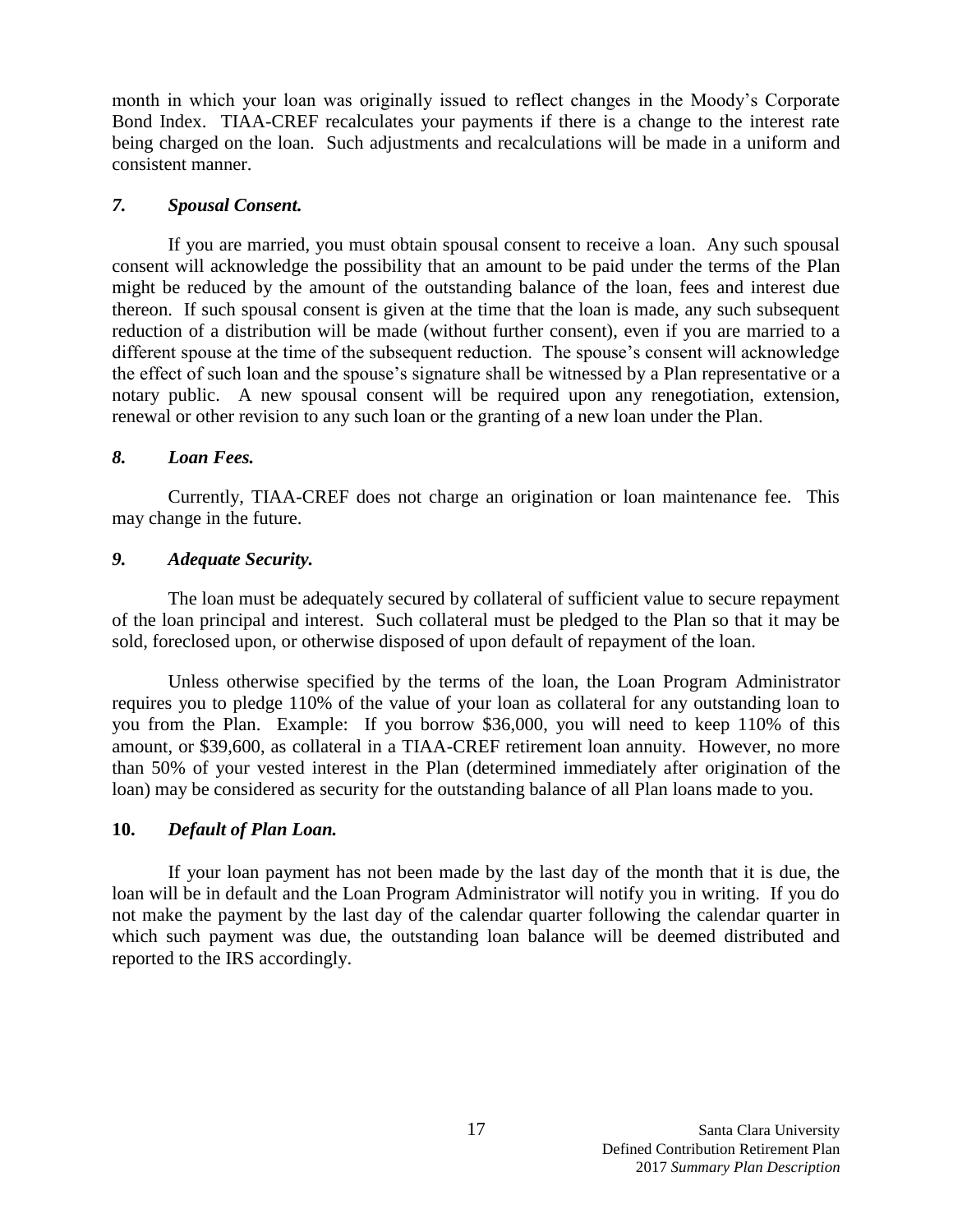#### **APPENDIX B**

## **TERMS, CONDITIONS AND LIMITATIONS PLACED ON LOANS FROM AMOUNTS HELD AT FIDELITY INVESTMENTS**

## *1. Participants Eligible for a Loan.*

You are eligible for loans from the Plan if you are receiving Compensation through the Employer's payroll on a regular basis.

## *2. Procedure for Applying for a Loan.*

Applications for loans must be made in writing and submitted to Fidelity, the "Loan Program Administrator" for accounts invested with Fidelity, on a form prepared by the Loan Program Administrator. Applications must include all information required by the Loan Program Administrator.

Your loan application will be considered by the Loan Program Administrator within a reasonable time after you make a formal application for a loan, and will be approved or denied on the basis of your eligibility to receive a loan, and the satisfaction of all conditions, limitations and requirements of the Loan Program. The Loan Program Administrator will request from the Employer information regarding your vested account balance under all plans maintained by the Employer in order to determine whether all conditions, limitations and requirements of the Loan Program and applicable law are satisfied.

The foregoing procedures are subject to any provisions relating to loan processing set out in any recordkeeping or administrative services agreement between Fidelity Investments and the Employer for the Plan and any changes of those provisions.

#### *3. Basis On Which Loans Will Be Approved or Denied.*

The Loan Program Administrator determines whether you are eligible for a loan.

Upon determining that you are eligible, the Loan Program Administrator will inform the Trustee that you are eligible to receive a loan under the Plan's Loan Program and will direct the Trustee to grant the loan request.

#### *4. Limitations on Amount of Loans And Number of Loans Offered.*

Loans cannot exceed the lesser of \$50,000 (reduced by the highest outstanding balance of loans from the Plan, the Santa Clara University Tax Deferred Annuity Plan, or any other qualified employer plan, within the meaning of Code section  $72(p)(4)(A)(i)$ , maintained by the Employer, in the past twelve months, over the outstanding balance of all loans from the Plan or any other qualified plan maintained by the Employer to you on the date such loan is made), or the greater of 50% of the vested portion of your Account balance under those plans as of the most recent valuation for such account produced by the Trustee.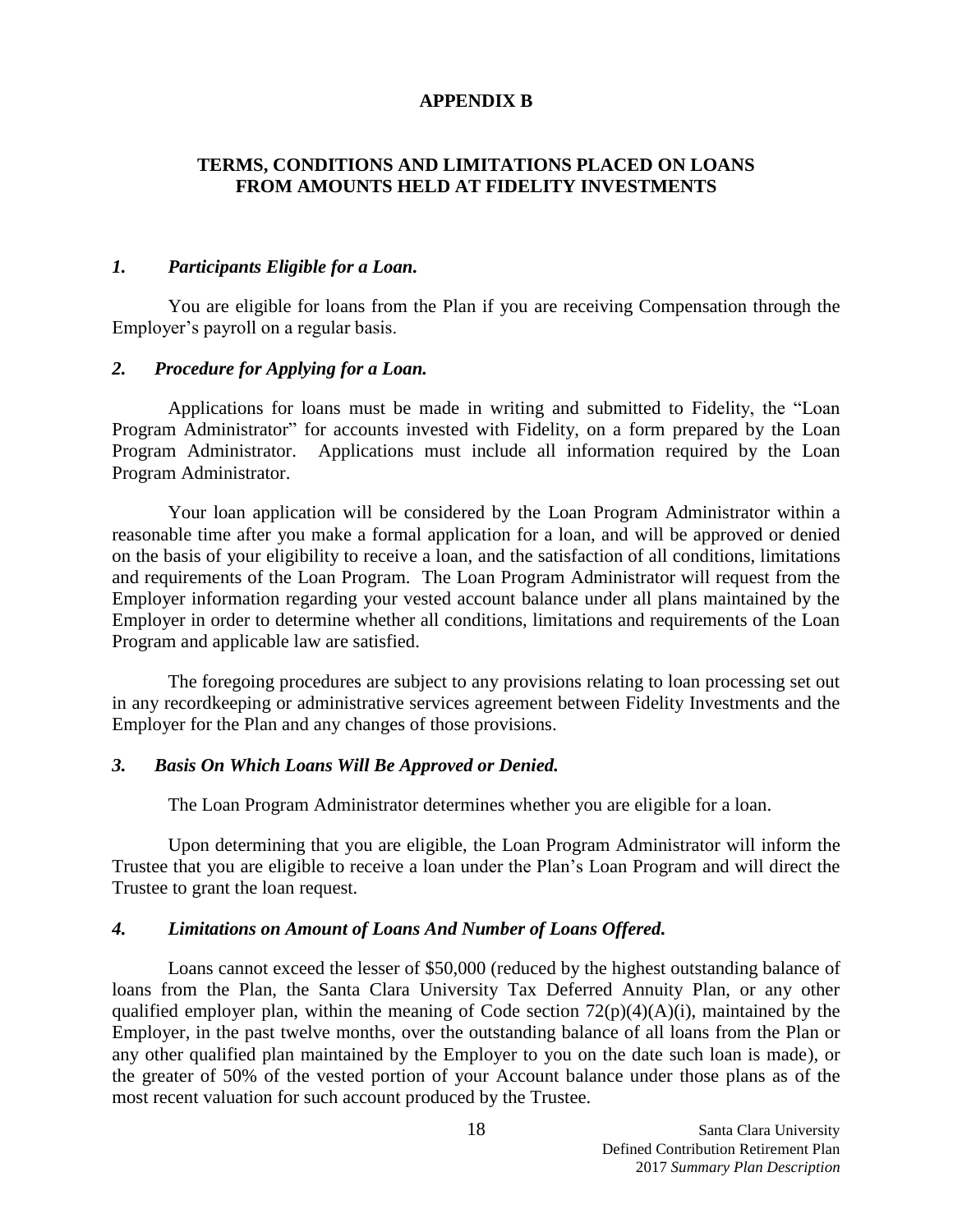The amount of a loan cannot be less than \$1,000. You are allowed one outstanding loan from the Plan at a time. You may be eligible for a loan from the Santa Clara University Tax Deferred Annuity Plan. However, the amount of your loans in the aggregate cannot exceed the amount described above.

## *5. Repayment of a Plan Loan.*

A. Repayment Period. The repayment period of the loan cannot exceed 5 years unless the loan is used to acquire a dwelling unit which is to be used as your principal residence, in which case the repayment period for the loan may be 15 or any lesser number of whole years.

B. Repayment Schedule. Your loan will be repaid on a definite repayment schedule that requires substantially level amortization of such loan, with payments of principal and interest not less frequently than quarterly. Payments on the loan, together with any and all charges imposed by the Loan Program Administrator or Trustee in connection with the loan, as determined by the Loan Program Administrator, will be made directly by the Participant unless otherwise specified. Prepayments of the full outstanding loan balance shall be permitted without penalty.You may not make a partial prepayment on your loan.

C. Method of Repayment. Loans made from accounts invested with Fidelity shall be repayable by electronic transfer of funds (ACH).

D. Suspension of Loan Payments. Your loan payments may be suspended for certain leaves of absence, as permitted under Code section 72(p) and the regulations thereunder, Code section 414(u) and the Uniformed Services Employment and Reemployment Rights Act of 1994.

E. Repayment upon Distribution. If, at the time benefits are to be distributed (or to commence being distributed) to you with respect to a separation of service, your loan has not been fully repaid, such unpaid balance will, to the extent consistent with Department of Labor Regulations, become immediately due and payable in full. Such unpaid balance, together with any accrued but unpaid interest on the loan, will be deducted from your accounts, subject to the default provisions below, before any distribution of benefits is made.

# *6. Reasonable Rate of Interest.*

Any loan granted or renewed under this Loan Program shall bear a reasonable rate of interest. For accounts that are invested with Fidelity, a loan's fixed rate of interest shall be equal to the prime rate in effect at the beginning of the calendar quarter in which the loan is processed (as reported in the Wall Street Journal), plus 1%.

# *7. Spousal Consent.*

If you are married, you must obtain written spousal consent to receive a loan. Any such spousal consent must acknowledge the possibility that an amount to be paid under the terms of the Plan might be reduced by the amount of the outstanding balance of the loan, fees and interest due thereon. If such spousal consent is given at the time that the loan is made, any subsequent reduction of a distribution can be made (without further consent), even if you are married to a different spouse at the time of the subsequent reduction. Your spouse's consent must acknowledge the effect of such loan and your spouse's signature must be witnessed by a Plan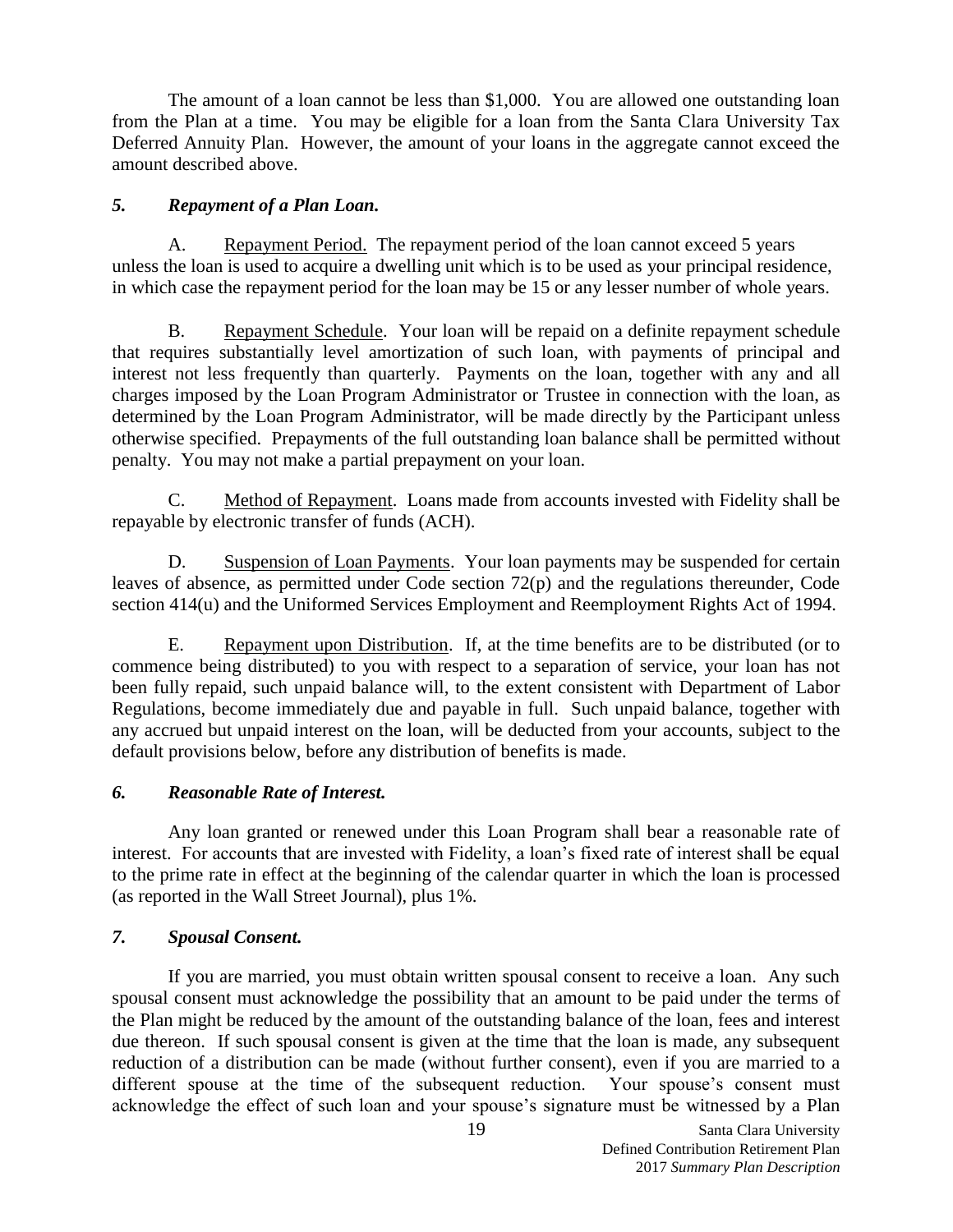representative or a notary public. A new spousal consent is required upon any renegotiation, extension, renewal or other revision to any such loan or the granting of a new loan under the Plan.

## *8. Loan Fees.*

You are responsible for the expenses and costs associated with a loan. Such fees include the one-time application fee and any loan maintenance fee charged by the Trustee. These fees will be charged to your account. Currently, Fidelity Investments charges a \$25 origination fee and a \$12.50 per quarter maintenance fee.

# *9. Accounting of Loan.*

All loans made pursuant to the Loan Program are considered a direct investment from your account(s) maintained under the Plan. As such, all payments of principal and interest made by you will be credited only to your account(s).

# *10. Funding of Loan.*

Loans will be funded pro-rata from your Accounts held at Fidelity Investments.

# *11. Adequate Security.*

Your loan must be adequately secured by collateral of sufficient value to secure repayment of the loan principal and interest. Such collateral must be pledged to the Plan so that it may be sold, foreclosed upon, or otherwise disposed of if you default on repayment of the loan.

Unless otherwise specified by the terms of the loan, the Loan Program Administrator requires you to pledge a portion of the value of your Accounts as collateral for any outstanding loan to you from the Plan. No more than 50% of your vested interest in any plan maintained by the Employer (determined immediately after origination of the loan) may be considered as security for the outstanding balance of all loans made to you from such plans.

# *12. Default of Plan Loan.*

If your loan payment has not been made within 30 days after it is due, the Loan Program Administrator shall notify you in writing. If you do not make the payment by the last day of the calendar quarter following the calendar quarter in which such payment was due, your loan shall be in default and the outstanding loan balance will be deemed distributed and reported to the IRS accordingly.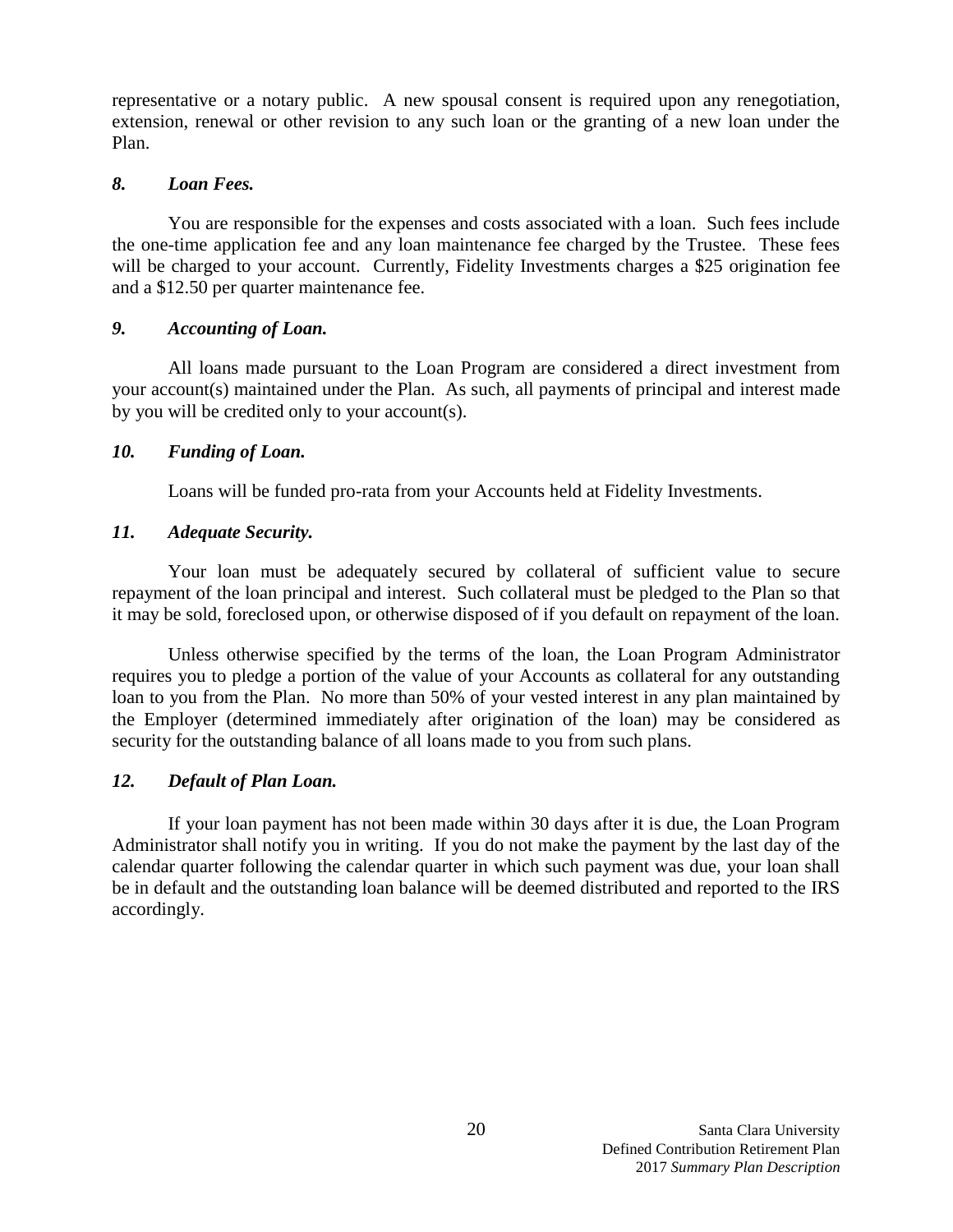# **TABLE OF CONTENTS**

# **Page**

| VI. Are There Limits On the Amounts That Can Be Contributed Under The Plan?            |
|----------------------------------------------------------------------------------------|
|                                                                                        |
|                                                                                        |
|                                                                                        |
|                                                                                        |
|                                                                                        |
|                                                                                        |
|                                                                                        |
| XIV. Under What Circumstances Can I Receive An In-Service Distribution from the        |
|                                                                                        |
| XVI. Can I Roll Over My Distribution To An Individual Retirement Account Or Another    |
|                                                                                        |
| XVIII. Can My Plan Benefits Be Assigned By Me Or Taken By My Creditors?10              |
|                                                                                        |
|                                                                                        |
| XXI. Is My Interest In The Plan Insured By The Pension Benefit Guaranty Corporation?11 |
| Sonto Cloro University                                                                 |